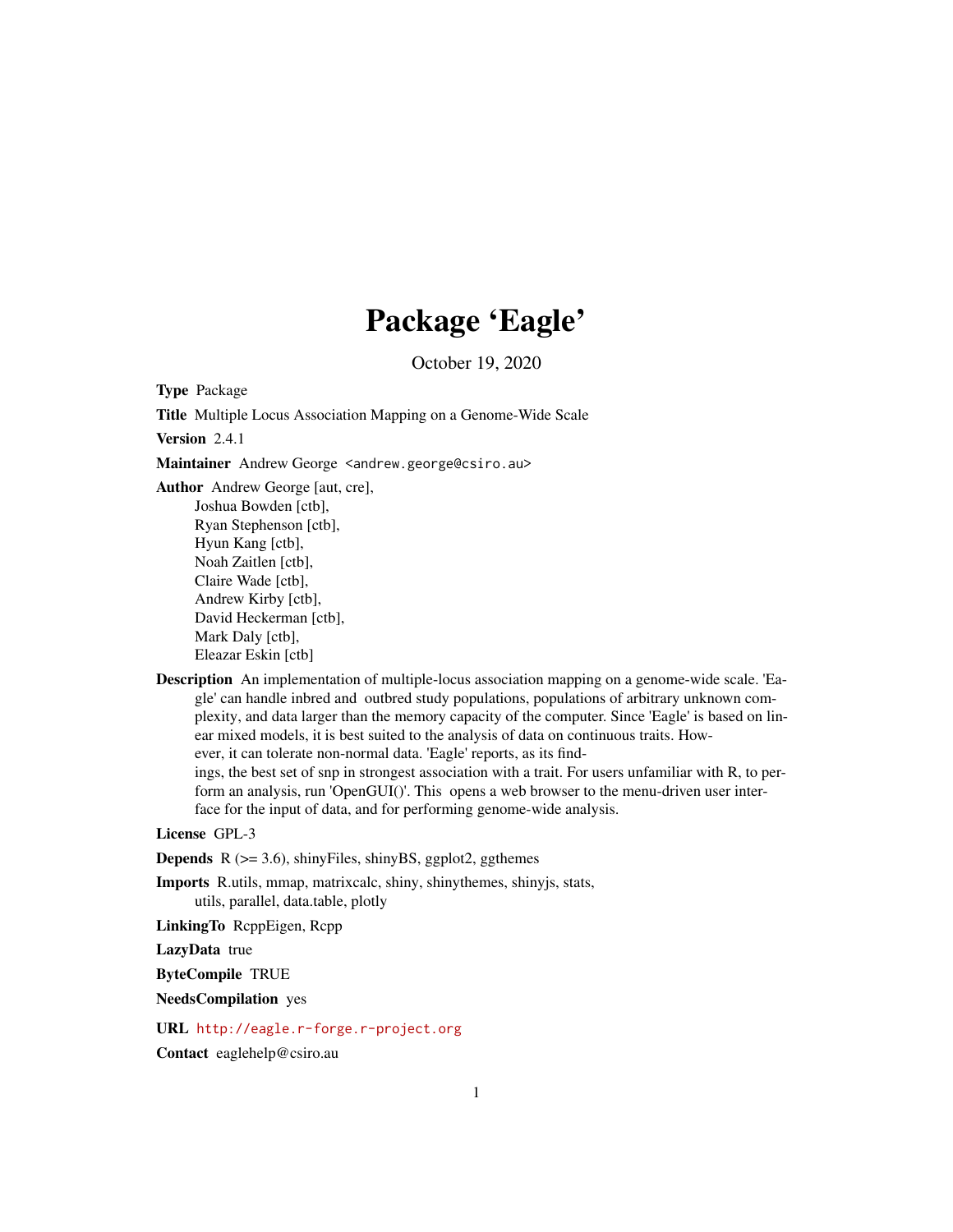<span id="page-1-0"></span>Repository CRAN Date/Publication 2020-10-19 04:30:09 UTC

## R topics documented:

| Index |  |
|-------|--|

Eagle-package *Eagle for Genome-wide Association Mapping*

## Description

An implementation of multiple-locus association mapping on a genome-wide scale. 'Eagle' can handle inbred and outbred study populations, populations of arbitrary unknown complexity, and data larger than the memory capacity of the computer. Since 'Eagle' is based on linear mixed models, it is best suited to the analysis of data on continuous traits. However, it can tolerate nonnormal data. 'Eagle' reports, as its findings, the best set of snp in strongest association with a trait. For users unfamiliar with R, to perform an analysis, run 'OpenGUI()'. This opens a web browser to the menu-driven user interface for the input of data, and for performing genome-wide analysis.

#### Details

*Motivation:* Data from genome-wide association studies are analyzed, commonly, with single-locus models. That is, analyzes are performed on a locus-by-locus basis. Multiple-locus approaches that model the association between a trait and multiple loci simultaneously are more powerful. However, these methods do not scale well with study size and many of the packages that implement these methods are not easy to use. Eagle was specifically designed to make genome-wide association mapping with multiple-locus models simple and practical.

#### *Assumptions*

- 1. Individuals are diploid but they can be inbred or outbred.
- 2. The marker and phenotype data are in separate files.
- 3. Marker loci are snps. Dominant and multi-allelic loci will need to be converted into biallelic (snp-like) loci.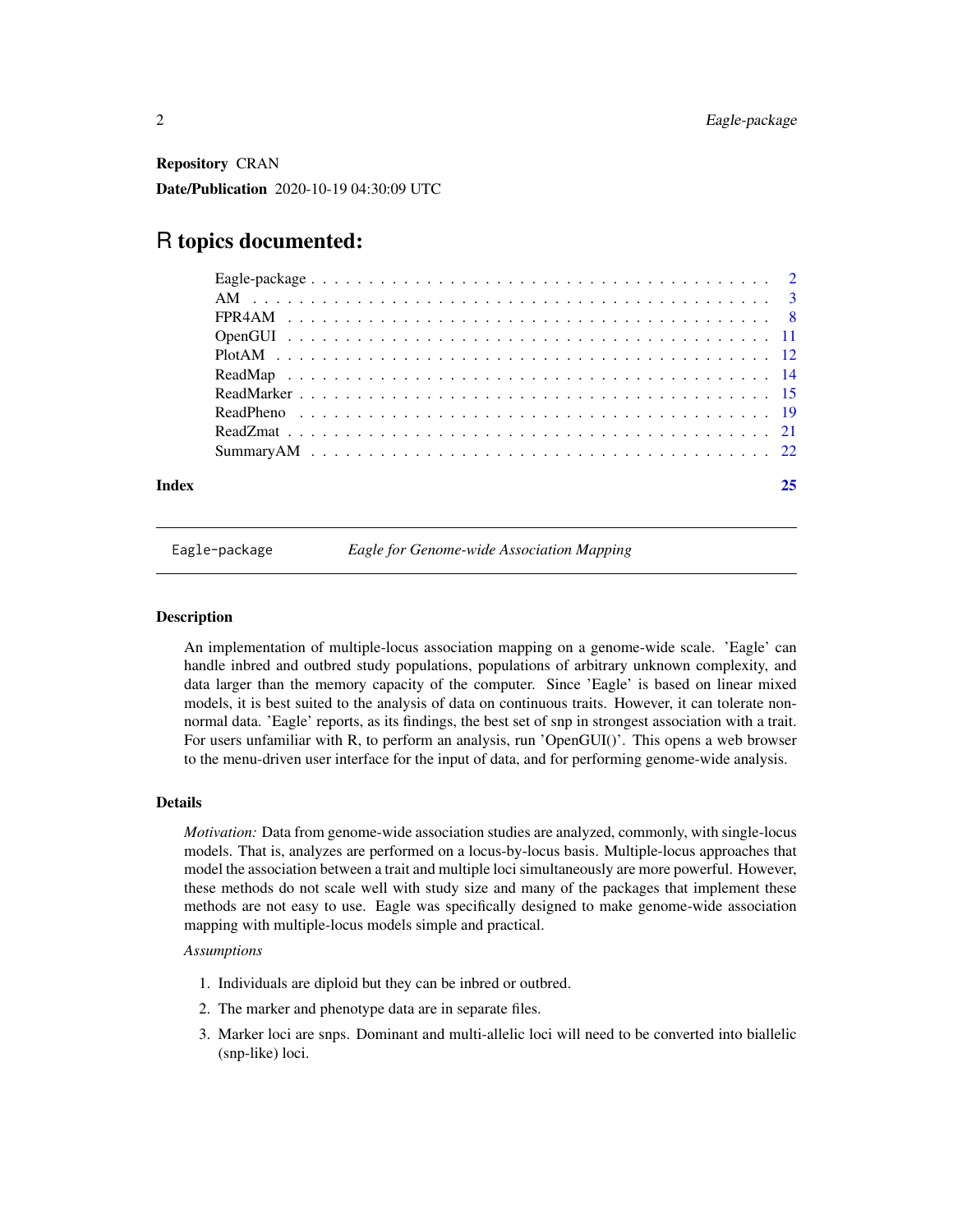<span id="page-2-0"></span>4. The trait is continuous and normally distributed. Eagle can handle non-normally distributed trait data but there may be a loss of power to detect marker-trait associations.

*Important Functions:*

- 1. [ReadMarker](#page-14-1) for reading in the snp data.
- 2. [ReadPheno](#page-18-1) for reading in the phenotypic data (traits and features/covariates)
- 3. [ReadMap](#page-13-1) for reading in the marker map.
- 4. [FPR4AM](#page-7-1) for calculating the value of the lambda parameter to be used by [AM](#page-2-1) that will give a desired false positive rate for detecting SNP-trait associations.
- 5. [AM](#page-2-1) for performing association mapping on the data.
- 6. [OpenGUI](#page-10-1) which opens the GUI.

*Output:* The key output from [AM](#page-2-1) is a list of snp. Each snp identifies a separate genomic region of interest, housing genes that are affecting the trait. Additional summary information such as the size of the snp effects, their statistical significance, and how much phenotypic variation they explain can be obtained by running [SummaryAM](#page-21-1).

*Where to get help:* A variety of different help options are available.

• At the R prompt, type

library(, "Eagle")

for an overview of the package and its functions.

• For detailed help on a function called "foo" say, type

help("foo")

• Visit the Eagle website at <http://eagle.r-forge.r-project.org/> where you can find a quick start guide, instructions on getting the most out of Eagle, video tutorials, and other useful information.

#### Author(s)

Andrew W. George (Data61, CSIRO) with a lot of support from Joshua Bowden (IM&T, CSIRO)

Maintainer: Andrew W. George <andrew.george@csiro.au>

<span id="page-2-1"></span>AM *multiple-locus Association Mapping*

## **Description**

AM performs association mapping within a multiple-locus linear mixed model framework. AM finds the best set of marker loci in strongest association with a trait while simultaneously accounting for any fixed effects and the genetic background.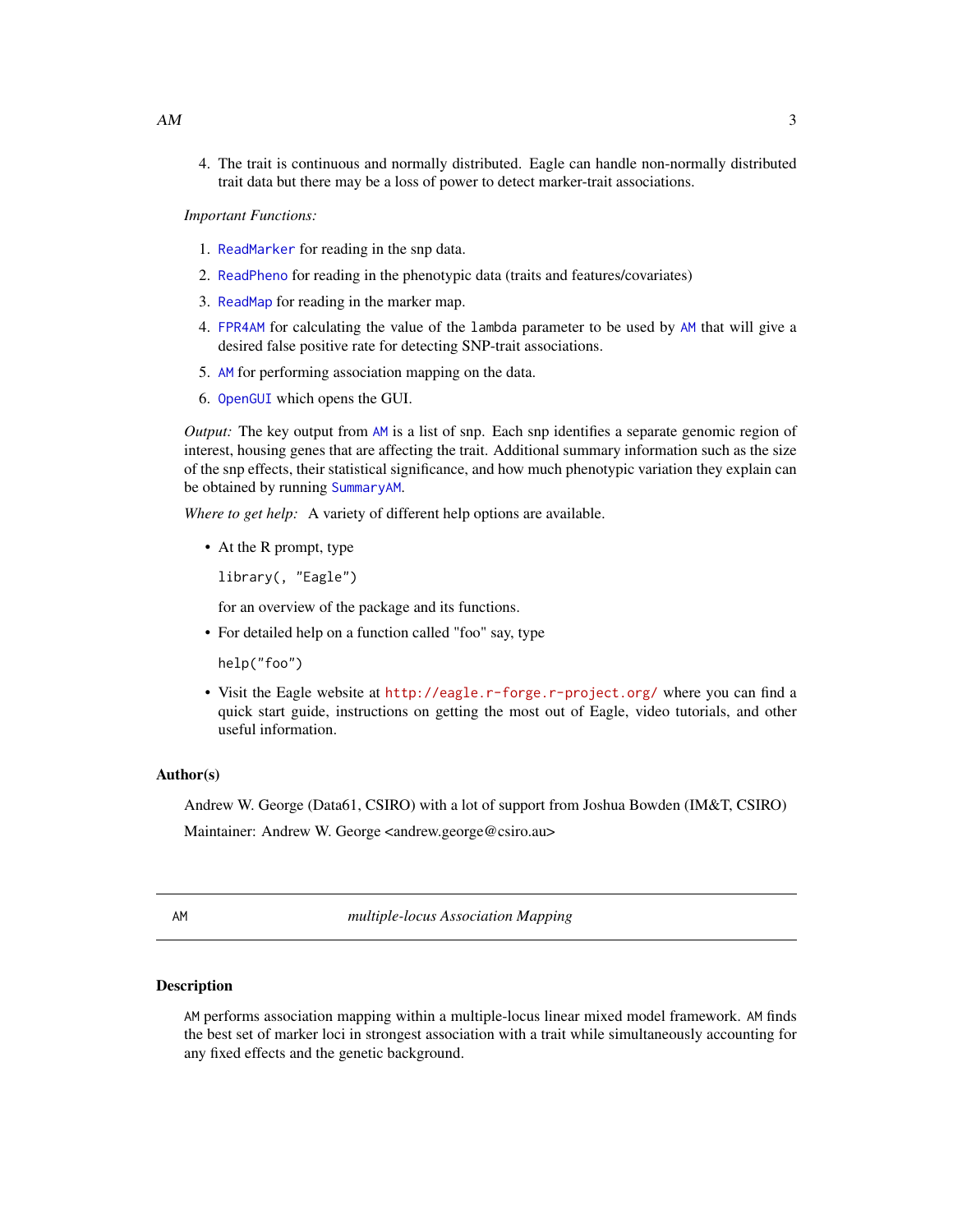## <span id="page-3-0"></span>Usage

```
AM(trait = NULL, fformula = NULL, geno = NULL, pheno = NULL,
  map = NULL, Zmat = NULL, ncpu = detectCores(), ngpu = \theta,
  quiet = TRUE, maxit = 40, fixit = FALSE, lambda = 1)
```
## Arguments

| trait    | the name of the column in the phenotype data file that contains the trait data.<br>The name is case sensitive and must match exactly the column name in the<br>phenotype data file.                                                                                                                                               |
|----------|-----------------------------------------------------------------------------------------------------------------------------------------------------------------------------------------------------------------------------------------------------------------------------------------------------------------------------------|
| fformula | the right hand side formula for the fixed effects. See below for details. If not<br>specified, only an overall mean will be fitted.                                                                                                                                                                                               |
| geno     | the R object obtained from running ReadMarker. This must be specified.                                                                                                                                                                                                                                                            |
| pheno    | the R object obtained from running ReadPheno. This must be specified.                                                                                                                                                                                                                                                             |
| map      | the R object obtained from running ReadMap. If not specified, a generic map<br>will be assumed.                                                                                                                                                                                                                                   |
| Zmat     | the R object obtained from running ReadZmat. If not specified, an identity ma-<br>trix will be assumed.                                                                                                                                                                                                                           |
| ncpu     | a integer value for the number of CPU that are available for distributed comput-<br>ing. The default is to determine the number of CPU automatically.                                                                                                                                                                             |
| ngpu     | a integer value for the number of gpu available for computation. The default is<br>to assume there are no gpu available. This option has not yet been implemented.                                                                                                                                                                |
| quiet    | a logical value. If set to FALSE, additional runtime output is printed. This is<br>useful for error checking and monitoring the progress of a large analysis.                                                                                                                                                                     |
| maxit    | an integer value for the maximum number of forward steps to be performed.<br>This will rarely need adjusting.                                                                                                                                                                                                                     |
| fixit    | a boolean value. If TRUE, then maxit iterations are performed, regardless of the<br>value of the model fit value extBIC. If FALSE, then the model building process<br>is stopped when extBIC increases in value.                                                                                                                  |
| lambda   | a value between 0 and 1 for the regularization parameter for the extBIC. Values<br>close to 0 lead to an anti-conservative test. Values close to 1 lead to a more<br>conservative test. If this value is left unspecified, a default value of 1 is assumed.<br>See FPR4AM for an empirical approach for setting the lambda value. |

## Details

This function is used to perform genome-wide association mapping. The phenotypic and SNP data should already be read in prior to running this function (see below for examples). AM builds the linear mixed model iteratively, via forward selection. It is through this model building process that we identify the SNP-trait associations. We use the extended BIC (extBIC) to decide on the 'best' model and when to stop looking for a better model. The conservativeness of extBIC can be adjusted. If the lambda parameter is left at is default setting, then AM is run in its most conservative state (i.e. false positives are minimized but this also decreases the chance of true positives).

When interested in running AM at a certain false positive rate, use [FPR4AM](#page-7-1). This function uses permutation to find the lambda value for a desired false positive rate for AM.

Below are some examples of how to use AM for genome-wide association mapping of data.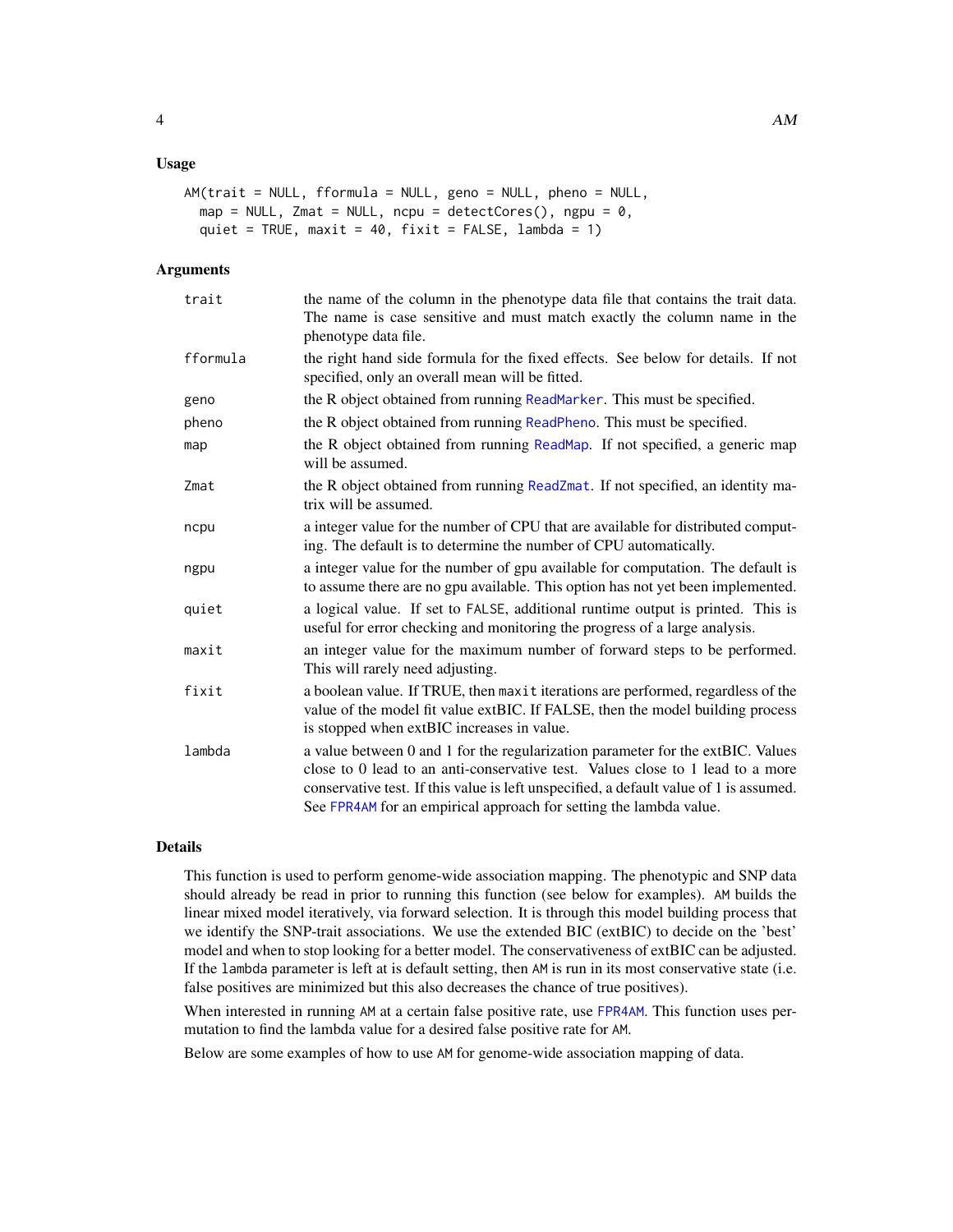## How to perform a basic AM analysis:

Suppose,

- the snp data are contained in the file geno.txt which is a plain space separated text file with no column headings. The file is located in the current working directory. It contains numeric genotype values 0, 1, and 2 for snp genotypes AA, AB, and BB, respectively. It also contains the value X for a missing genotype.
- the phenotype data is contained in the file pheno.txt which is a plain space separated text file containing a single column with the trait data. The first row of the file has the column heading 'y'. This file does not contain any missing data. The file is located in the current working directory.
- there is no map data.

To analyse these data, we would use the following three functions (the parameters can be specified in any order, as well as the functions as long as AM is run last):

```
geno_obj <- ReadMarker(filename='geno.txt', AA=0, AB=1, BB=2, type="text", missing='X')
```

```
pheno_obj <- ReadPheno(filename='pheno.txt')
```
# since lambda is not specified, this will run AM conservatively (where the false positive rate is lowe res <- AM(trait='y', geno=geno\_obj, pheno=pheno\_obj)

A table of results is printed to the screen and saved in the R object res.

## How to perform a more complicated AM analysis where the false positive rate is  $5\%$ :

Suppose,

- the snp data are contained in the file geno.ped which is a 'PLINK' ped file. See [ReadMarker](#page-14-1) for details. The file is located in /my/dir. Let's assume the file is large, say 50 gigabytes, and our computer only has 32 gigabytes of RAM.
- the phenotype data is contained in the file pheno.txt which is a plain space separated text file with six columns. The first row of the file contains the column headings. The first column is a trait and is labeled y1. The second column is another trait and is labeled y2. The third and fourth columns are nuisance variables and are labeled cov1 and cov2. The fifth and sixth columns are the first two principal components to account for population substructure and are labeled pc1 and pc2. The file contains missing data that are coded as 99. The file is located in /my/dir.
- the map data is contained in the file map.txt, is also located in /my/dir, and the first row has the column headings.
- An 'AM' analysis is performed where the trait of interest is y2, and the fixed effects part of the model is  $\text{cov1} + \text{cov2} + \text{pc1} + \text{pc2}$ ,

To analyse these data, we would run the following:

```
geno_obj <- ReadMarker(filename='/my/dir/geno.ped', type='PLINK', availmemGb=32)
pheno_obj <- ReadPheno(filename='/my/dir/pheno.txt', missing=99)
map_obj <- ReadMap(filename='/my/dir/map.txt')
```
# FPR4AM calculates the lambda value corresponding to a desired false positive rate of 5%

 $AM$  5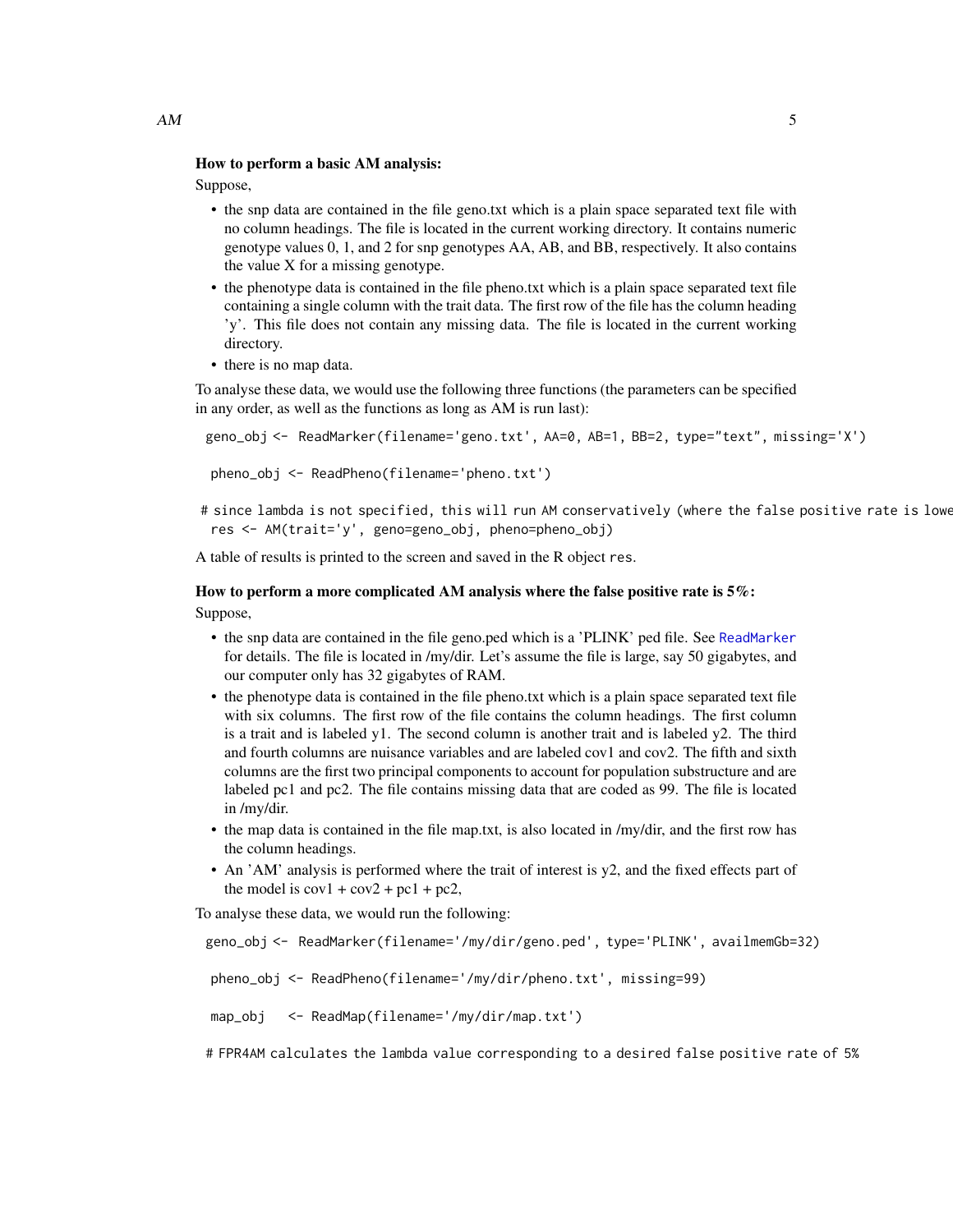```
ans <- FPR4AM(falseposrate=0.05, numreps=200, trait='y2', fformula=c('cov1 + cov2 + pc1 + pc2'),
          geno=geno_obj, pheno=pheno_obj, map=map_obj)
```

```
# performs association mapping with a 5% false positive rate
res \leq AM(trait='y2', fformula=c('cov1 + cov2 + pc1 + pc2'),
         geno=geno_obj, pheno=pheno_obj, map=map_obj, lambda=ans$setlambda)
```
A table of results is printed to the screen and saved in the R object res.

#### How to perform an analysis where individuals have multiple observations:

Suppose,

- the snp data are contained in the file geno.ped which is a 'PLINK' ped file. See [ReadMarker](#page-14-1) for details. The file is located in /my/dir. Let's assume the file is large, say 50 gigabytes, and our computer only has 32 gigabytes of RAM.
- the phenotype data is contained in the file pheno.txt which is a plain space separated text file with six columns. The first row of the file contains the column headings. The first column is a trait and is labeled y1. The second column is another trait and is labeled y2. The third and fourth columns are nuisance variables and are labeled cov1 and cov2. The fifth and sixth columns are the first two principal components to account for population substructure and are labeled pc1 and pc2. The file contains missing data that are coded as 99. The file is located in /my/dir.
- the Z matrix data are contained in the file Zmatrix.txt. The file is located in /my/dir.This file is a design matrix that only contains zeros and ones where each row must contain only a single one in the column that matches the individual's trait value to their corresponding genotype.
- the map data is contained in the file map.txt, is also located in /my/dir, and the first row has the column headings.
- An 'AM' analysis is performed where the trait of interest is y2, and the fixed effects part of the model is  $\text{cov1} + \text{cov2} + \text{pc1} + \text{pc2}$ .

To analyse these data, we would run the following:

```
geno_obj <- ReadMarker(filename='/my/dir/geno.ped', type='PLINK', availmemGb=32)
pheno_obj <- ReadPheno(filename='/my/dir/pheno.txt', missing=99)
map_obj <- ReadMap(filename='/my/dir/map.txt')
Zmat_obj <- ReadZmat(filename='/my/dir/Zmatrix.txt')
res \leq AM(trait='y2', fformula=c('cov1 + cov2 + pc1 + pc2'),
          geno=geno_obj, pheno=pheno_obj, map=map_obj, Zmat=Zmat_obj )
```
A table of results is printed to the screen and saved in the R object res.

#### Dealing with missing marker data:

AM can tolerate some missing marker data. However, ideally, a specialized genotype imputation program such as 'BEAGLE' or 'PHASE2', should be used to impute the missing marker data before being read into 'Eagle'.

#### Dealing with missing trait data: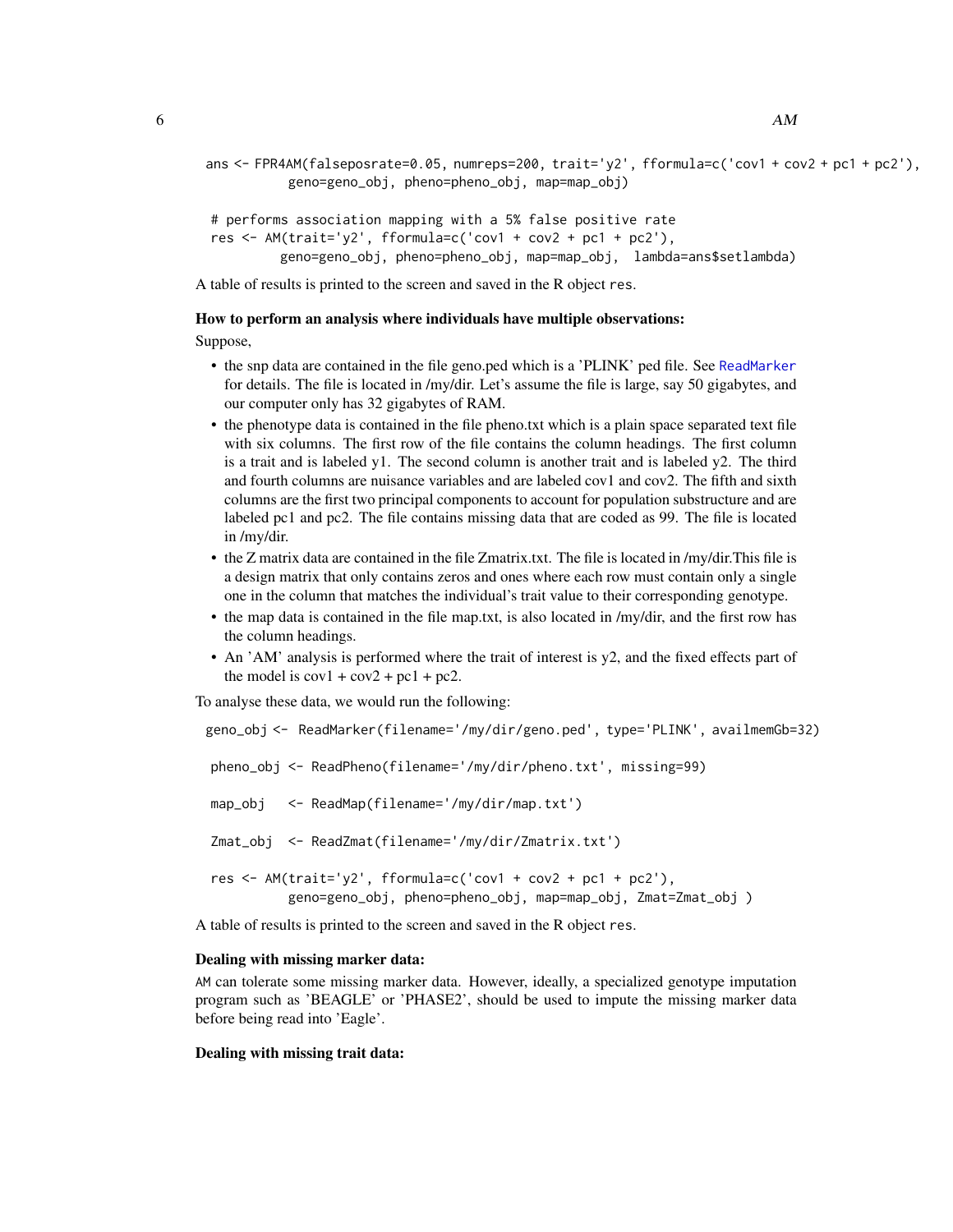AM deals automatically with individuals with missing trait data. These individuals are removed from the analysis and a warning message is generated.

## Dealing with missing explanatory variable values:

AM deals automatically with individuals with missing explanatory variable values. These individuals are removed from the analysis and a warning message is generated

## Error Checking:

Most errors occur when reading in the data. However, as an extra precaution, if quiet=FALSE, then additional output is printed during the running of AM. If AM is failing, then this output can be useful for diagnosing the problem.

## Value

A list with the following components:

trait: column name of the trait being used by 'AM'.

- fformula: the fixed effects part of the linear mixed model.
- indxNA\_pheno: a vector containing the row indexes of the phenotyic data that have been removed from the analysis.
- indxNA\_geno: a vector containing the row indexes of those genotypes that have been removed from the analysis due to missing data.
- Mrk: a vector with the names of the snp in strongest and significant association with the trait. If no loci are found to be significant, then this component is NA.
- Chr: the chromosomes on which the identified snp lie.
- Pos: the map positions for the identified snp.
- Indx: the column indexes in the marker file of the identified snp.
- ncpu: number of cpu used for the calculations.
- availmemGb: amount of RAM in gigabytes that has been set by the user.
- quiet: boolean value of the parameter.
- extBIC: numeric vector with the extended BIC values for the loci found to be in significant association with the trait.

lambda the numeric value of the parameter.

## See Also

[FPR4AM](#page-7-1) , [ReadMarker](#page-14-1), [ReadPheno](#page-18-1), [ReadZmat](#page-20-1), and [ReadMap](#page-13-1)

#### Examples

```
## Not run:
```
# Since the following code takes longer than 5 seconds to run, it has been tagged as dontrun. # However, the code can be run by the user. #

#-------------------------

<span id="page-6-0"></span> $AM$  7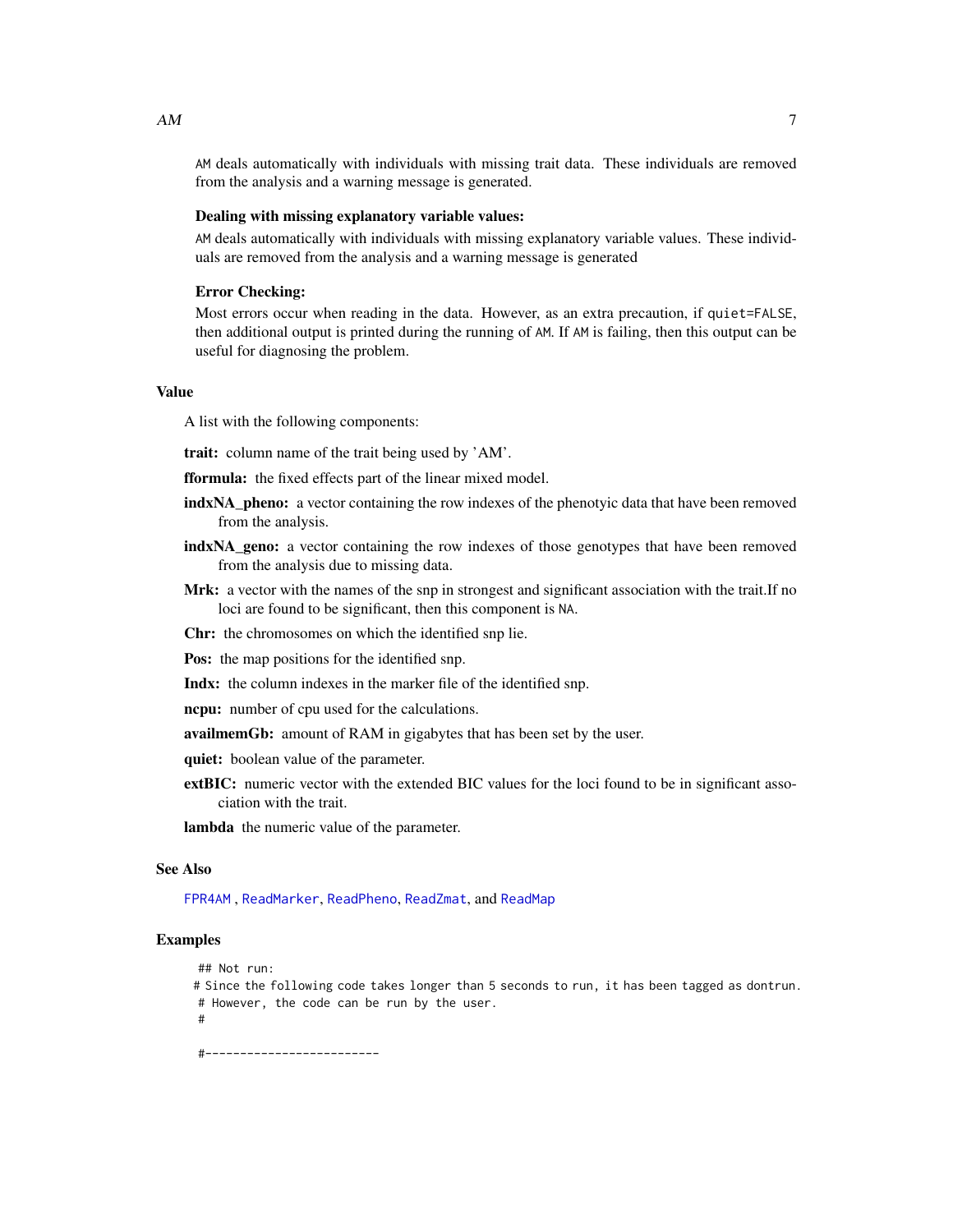```
# Example
    #------------------------
 # read the map
  #~~~~~~~~~~~~~~
 # File is a plain space separated text file with the first row
 # the column headings
 complete.name <- system.file('extdata', 'map.txt',
                                     package='Eagle')
 map_obj <- ReadMap(filename=complete.name)
 # read marker data
 #~~~~~~~~~~# Reading in a PLINK ped file
 # and setting the available memory on the machine for the reading of the data to 8 gigabytes
 complete.name <- system.file('extdata', 'geno.ped',
                                       package='Eagle')
 geno_obj <- ReadMarker(filename=complete.name, type='PLINK', availmemGb=8)
 # read phenotype data
  #~~~~~~~~~~~~~~~~~~~~~~~
 # Read in a plain text file with data on a single trait and two covariates
 # The first row of the text file contains the column names y, cov1, and cov2.
 complete.name <- system.file('extdata', 'pheno.txt', package='Eagle')
 pheno_obj <- ReadPheno(filename=complete.name)
# Performing multiple-locus genome-wide association mapping with a model
# with fixed effects cov1 and cov2 and an intercept. The intercept
# need not be specified as it is assumed.
#~~~~~~~~~~~~~~~~~~~~~~~~~~~~~~~~~~~~~~~~~~~~~~~~~~~~~~~~~~~~~~~~~~~~~~~~~~~~~~~~~~~~~~~~~~~~~
 res <- AM(trait = 'y',
                            fformula=c('cov1+cov2'),
                             map = map\_obj,pheno = pheno_obj,
                             geno = geno_obj )
## End(Not run)
```
<span id="page-7-1"></span>

FPR4AM *Set the false positive rate for* AM

## Description

The lambda parameter in AM controls the false positive rate of the model building process. This function uses permutation to find the lambda value for a desired false positive rate.

<span id="page-7-0"></span>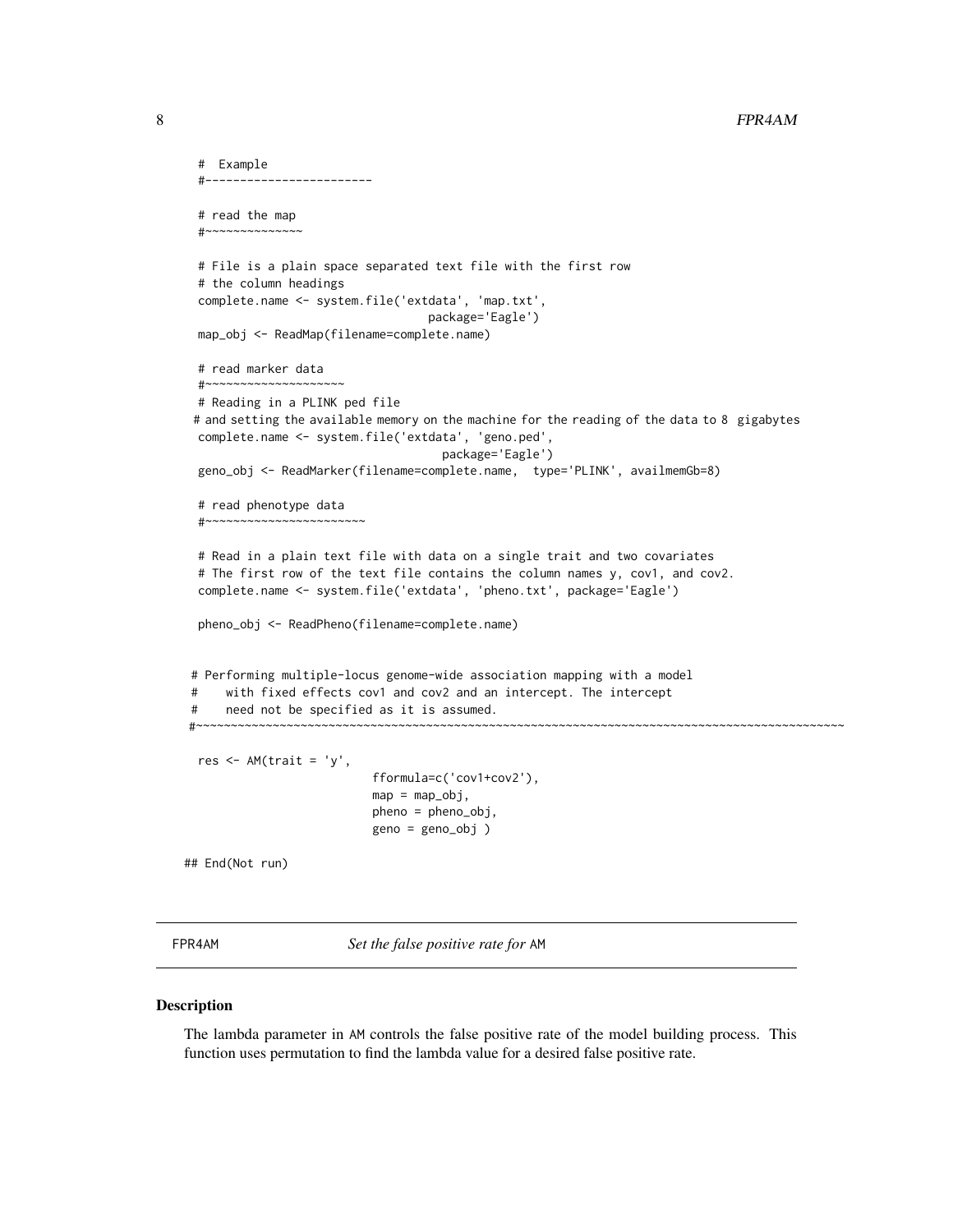## <span id="page-8-0"></span>FPR4AM 99

## Usage

```
FPR4AM(falseposrate = 0.05, trait = trait, numreps = 200,
  fformula = NULL, numlambdas = 50, geno = NULL, pheno = NULL,
 map = NULL, Zmat = NULL, ncpu = detectCores(), ngpu = 0, seed = 101)
```
## Arguments

| falseposrate | the desired false positive rate.                                                                                                                                                                                      |
|--------------|-----------------------------------------------------------------------------------------------------------------------------------------------------------------------------------------------------------------------|
| trait        | the name of the column in the phenotype data file that contains the trait data.<br>The name is case sensitive and must match exactly the column name in the<br>phenotype data file. This parameter must be specified. |
| numreps      | the number of replicates upon which to base the calculation of the false positive<br>rate. We have found 200 replicates to be sufficient but more is better.                                                          |
| fformula     | the right hand side formula for the fixed effects part of the model.                                                                                                                                                  |
| numlambdas   | the number of equidistant lambda values from $0$ to 1 for which to calculate the<br>false positive rate of the model building process. This should not need adjusting.                                                |
| geno         | the R object obtained from running ReadMarker. This must be specified.                                                                                                                                                |
| pheno        | the R object obtained from running ReadPheno. This must be specified.                                                                                                                                                 |
| map          | the R object obtained from running ReadMap. If not specified, a generic map<br>will be assumed.                                                                                                                       |
| Zmat         | the R object obtained from running ReadZmat. If not specified, an identity ma-<br>trix will be assumed.                                                                                                               |
| ncpu         | a integer value for the number of CPU that are available for distributed comput-<br>ing. The default is to determine the number of CPU automatically.                                                                 |
| ngpu         | a integer value for the number of gpu available for computation. The default is<br>to assume there are no gpu available. This option has not yet been implemented.                                                    |
| seed         | a integer value for the starting seed for the permutations.                                                                                                                                                           |

## Details

The false positive rate for [AM](#page-2-1) is controlled by its lambda parameter. Values close to 1 (0) decreases (increases) the false positive rate of detecting SNP-trait associations. There is no analytical way of setting lambda for a specified false positive rate. So we are using permutation to do this empirically. By setting falseposrate to the desired false positive rate, this function will find the corresponding lambda value for [AM](#page-2-1).

A table of other lambda values for a range of false positive rates is also given.

To increase the precision of the lambda estimates, increase numreps.

## Value

A list with the following components:

numreps: the number of permutations performed.

lambda: the vector of lambda values.

falsepos: the false positive rates for the lambda values.

setlambda: the lambda value that gives a false positive rate of falseposrate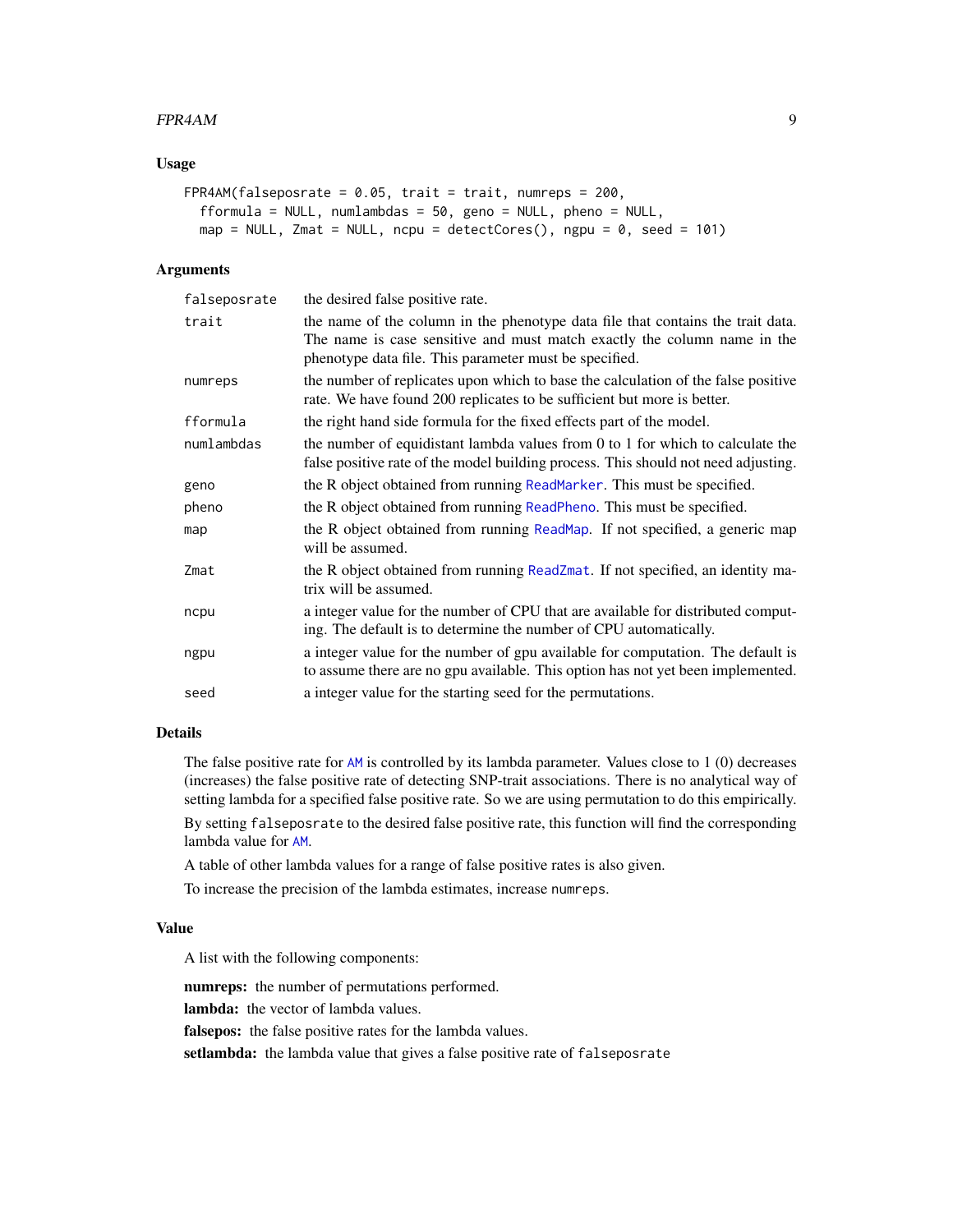See Also

[AM](#page-2-1)

## Examples

```
## Not run:
# Since the following code takes longer than 5 seconds to run, it has been tagged as dontrun.
 # However, the code can be run by the user.
 #
 #-------------------------
 # Example
 #------------------------
 # read the map
 #~~~~~~~~~~~~~~
 # File is a plain space separated text file with the first row
 # the column headings
 complete.name <- system.file('extdata', 'map.txt',
                                  package='Lion')
 map_obj <- ReadMap(filename=complete.name)
 # read marker data
 #~~~~~~~~~~~~~~~~~~~~~
 # Reading in a PLINK ped file
# and setting the available memory on the machine for the reading of the data to 8 gigabytes
 complete.name <- system.file('extdata', 'geno.ped',
                                    package='Lion')
 geno_obj <- ReadMarker(filename=complete.name, type='PLINK', availmemGb=8)
 # read phenotype data
 #~~~~~~~~~~~~~~~~~~~~~~~
 # Read in a plain text file with data on a single trait and two covariates
 # The first row of the text file contains the column names y, cov1, and cov2.
 complete.name <- system.file('extdata', 'pheno.txt', package='Lion')
 pheno_obj <- ReadPheno(filename=complete.name)
# Suppose we want to perform the AM analysis at a 5% false positive rate.
#~~~~~~~~~~~~~~~~~~~~~~~~~~~~~~~~~~~~~~~~~~~~~~~~~~~~~~~~~~~~~~~~~~~~~~~~~~~~~~~~~~~~~~~~~~~~~
 ans <- FPR4AM(falseposrate = 0.05,
               trait = 'y',
               fformula=c('cov1+cov2'),
               map = map_obj,
               pheno = pheno_obj,
               geno = geno_obj)
```
<span id="page-9-0"></span>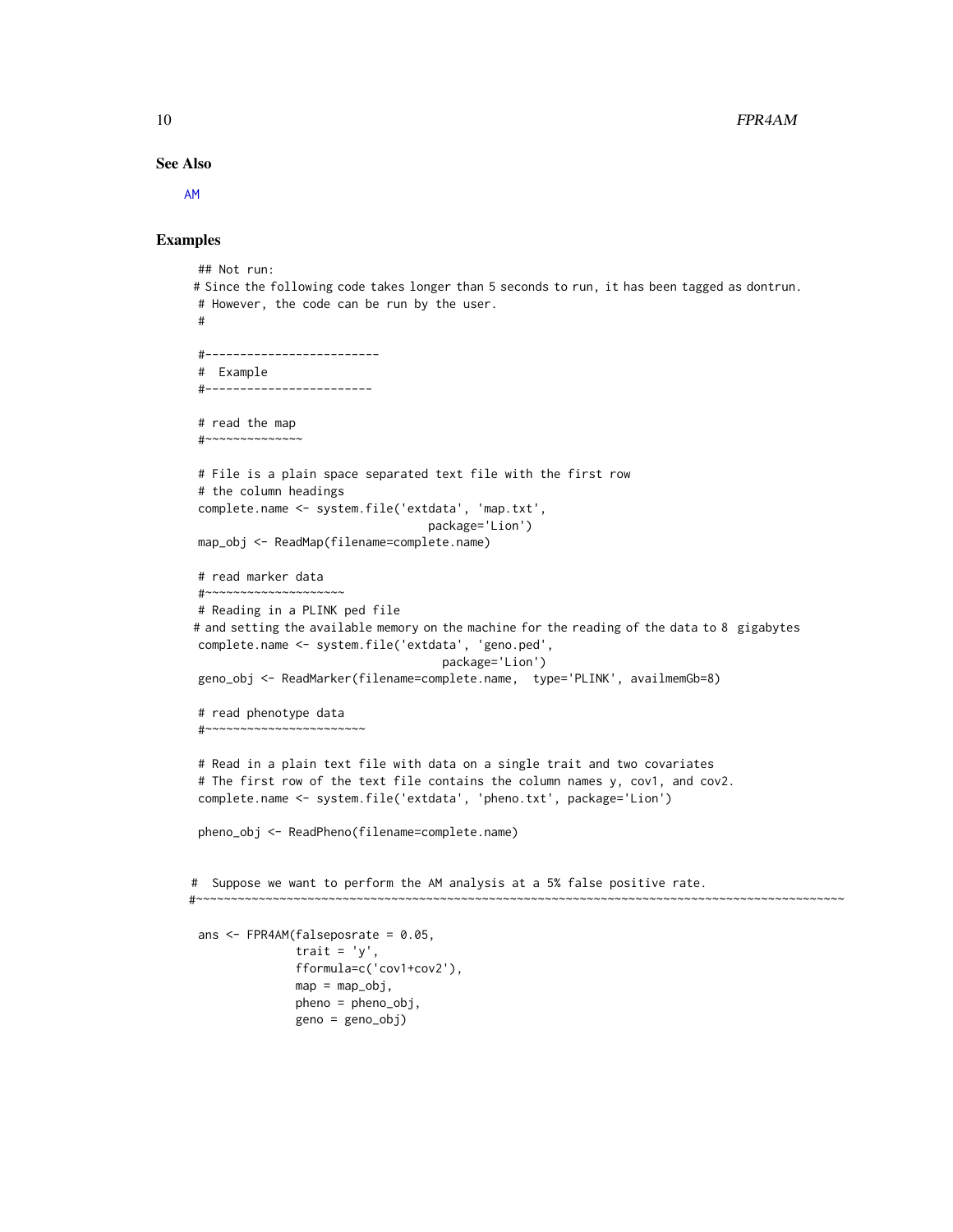## <span id="page-10-0"></span>OpenGUI 11

```
res \leq -AM(trait = 'y',fformula=c('cov1+cov2'),
              map = map\_obj,pheno = pheno_obj,
              geno = geno_obj,
              lambda = ans$setlambda)
```
## End(Not run)

## <span id="page-10-1"></span>OpenGUI *Browser-based Graphical User Interface*

## Description

Opens a web browser to act as a user-friendly interface to 'Eagle'

#### Usage

OpenGUI()

## Details

Once OPenGUI is run, your default web-browser will open automatically the Eagle GUI. We have written our GUI in html code. The GUI allows users to input data files, analyse data, summarise findings, and view results via interactive plots. We have designed the GUI for users whom may be unfamilar with R and wishing to avoid having to write R code.

Note, that even though a web browser is being used as the user interface, everything remains local to the computer.

## Examples

```
## Not run:
# opens a web browser
OpenGUI()
```
## End(Not run)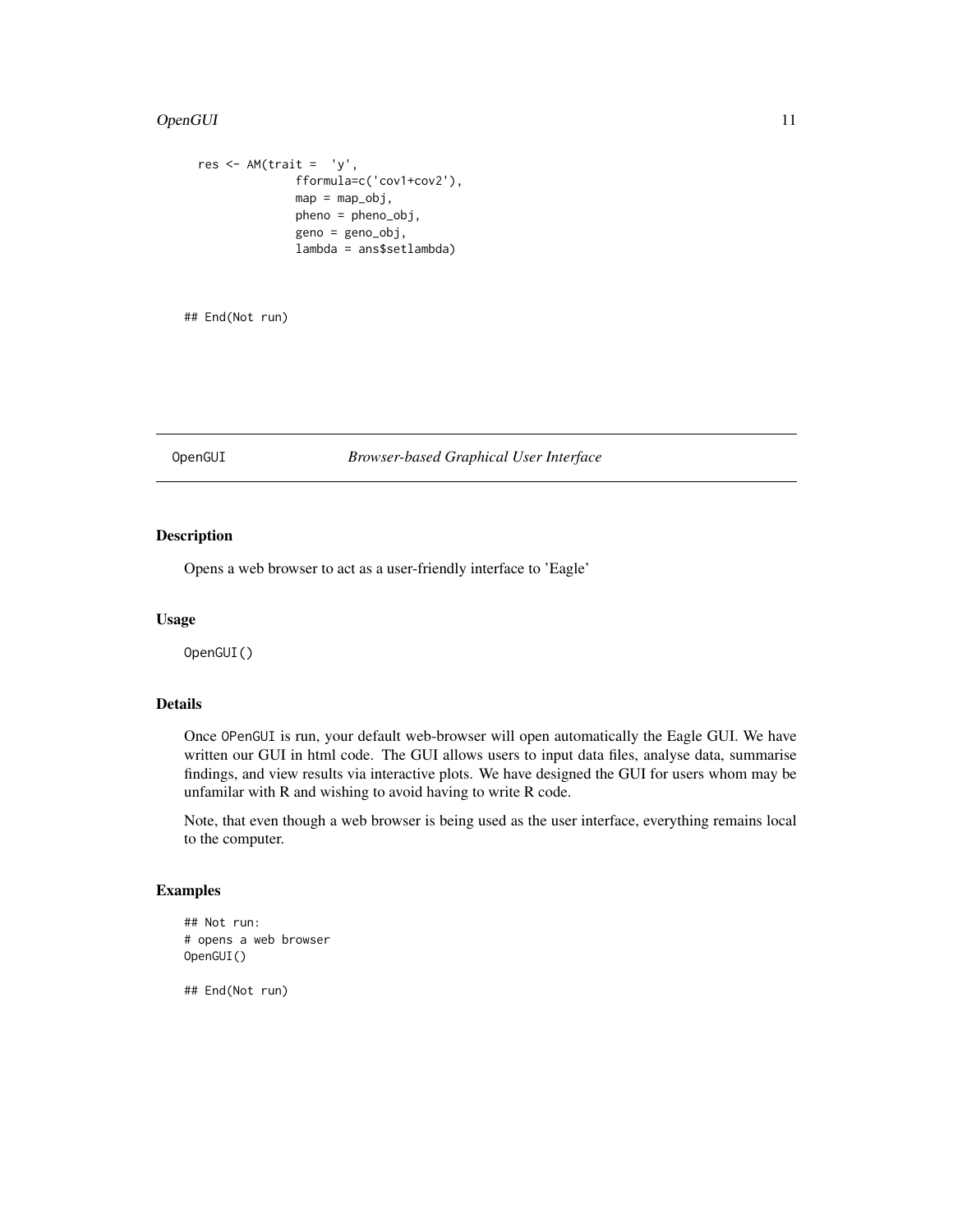<span id="page-11-0"></span>

## Description

A interactive plotting function that provides additional information on the significant marker-trait associations found by [AM](#page-2-1)

## Usage

```
PlotAM(AMobj = NULL, itnum = 1, chr = "All", type = "Manhattan",
  interactive = TRUE)
```
## Arguments

| AMobi       | the (list) object obtained from running AM.                                                                                                       |
|-------------|---------------------------------------------------------------------------------------------------------------------------------------------------|
| itnum       | the iteration number of the model building process whose results are to be<br>viewed.                                                             |
| chr         | either "All" for all chromosomes or the label of a specific chromosome.                                                                           |
| type        | either "Manhattan" or "Score" for a manhattan plot or a plot of the score statistics<br>across SNPs.                                              |
| interactive | boolean parameter. When TRUE, an interactive plot is generated. When FALSE, a<br>ggplot object is returned which can be saved as an image to file |

## Details

A function useful for viewing the strength of association across the whole genome and how this association changes as the model is built.

The score statistics (type="Score") or p-values of the score statistics (type="Manhattan") are plotted against the location of the SNPs. The orange vertical lines denote the location of the SNPs already found by [AM](#page-2-1). The red vertical line is the location of the SNP in strongest association with the trait at that iteration number.

The vertical lines are numbered according to the order in which the snp-trait associations were found by the model.

A single chromosome or all (chr="All") chromosomes can be viewed.

By setting itnum to different values, how the score statistics or p-values increase/decrease over the model building process can be observed.

## See Also

[AM](#page-2-1)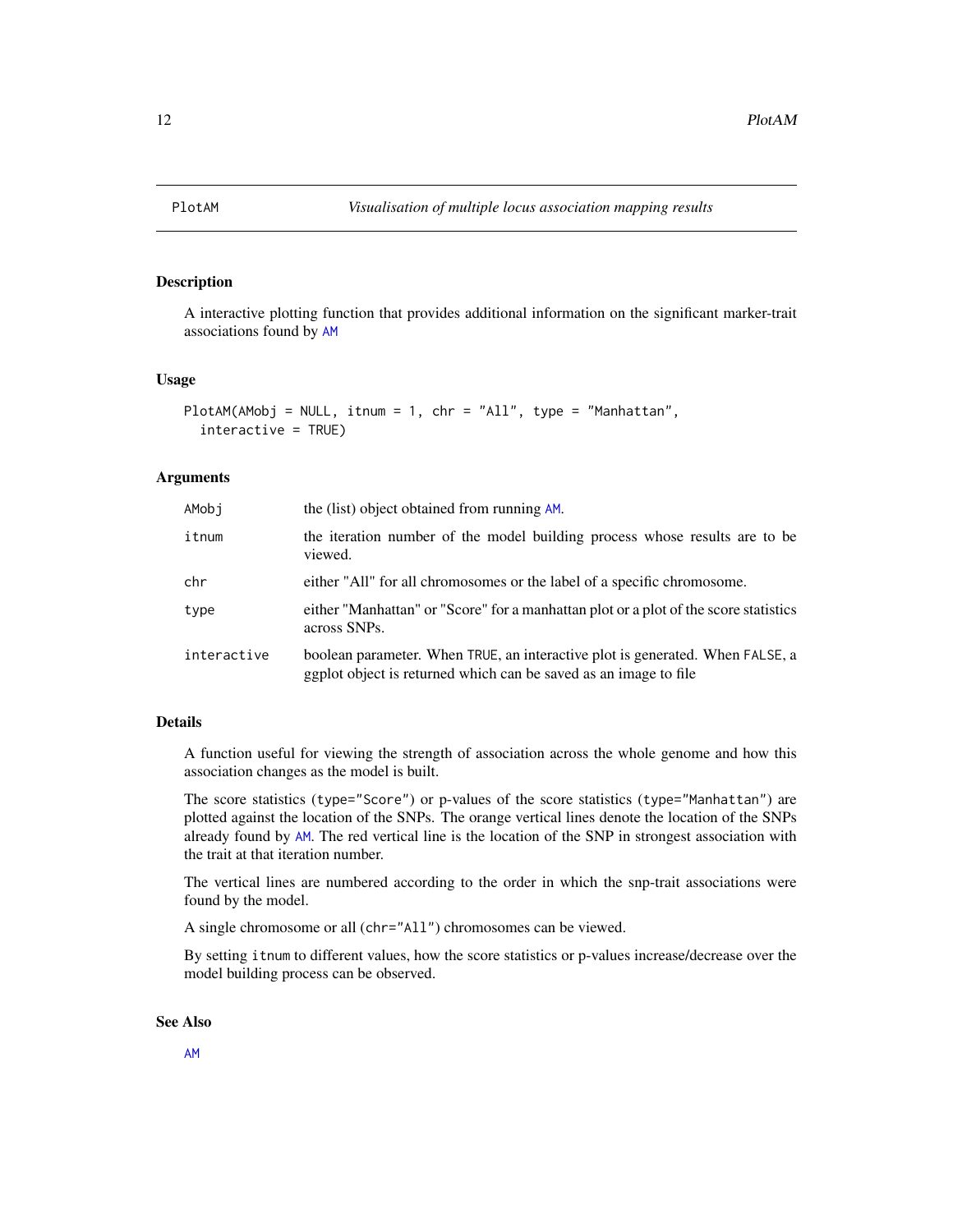## $P$ lot $AM$  13

## Examples

```
## Not run:
# Since the following code takes longer than 5 seconds to run, it has been tagged as dontrun.
 # However, the code can be run by the user.
 #
 #---------------
 # read the map
 #---------------
 #
 # File is a plain space separated text file with the first row
 # the column headings
 complete.name <- system.file('extdata', 'map.txt',
                                  package='Eagle')
 map_obj <- ReadMap(filename=complete.name)
# to look at the first few rows of the map file
head(map_obj)
 # read marker data
 complete.name <- system.file('extdata', 'geno.ped',
                                    package='Eagle')
 geno_obj <- ReadMarker(filename=complete.name, type='PLINK', availmemGb=8)
 # read phenotype data
 complete.name <- system.file('extdata', 'pheno.txt', package='Eagle')
 pheno_obj <- ReadPheno(filename=complete.name)
 # Perform multiple-locus genome-wide association mapping
 res <- AM(trait = 'y',
                          fformula=c("cov1 + cov2"),
                          map = map\_obj,pheno = pheno_obj,
                          geno = geno_obj)
# Plotting the p-values from the first iteration of the module building process.
# You can see why Eagle has identified the SNP that is has.
PlotAM(AMobj=res, itnum=1)
# Plotting the results from the final step of the model building process
# By accounting for the effect of SNP in strong association with the trait, the
# strength of association changes across the genome.
PlotAM(AMobj=res, itnum=3)
# Suppose you want to save the above plot to a jpeg file called myplot.jpg
jpeg("./myplot.jpg", width=1200, height=800)
PlotAM(AMobj=res, itnum=3, interactive=FALSE)
dev.off()
```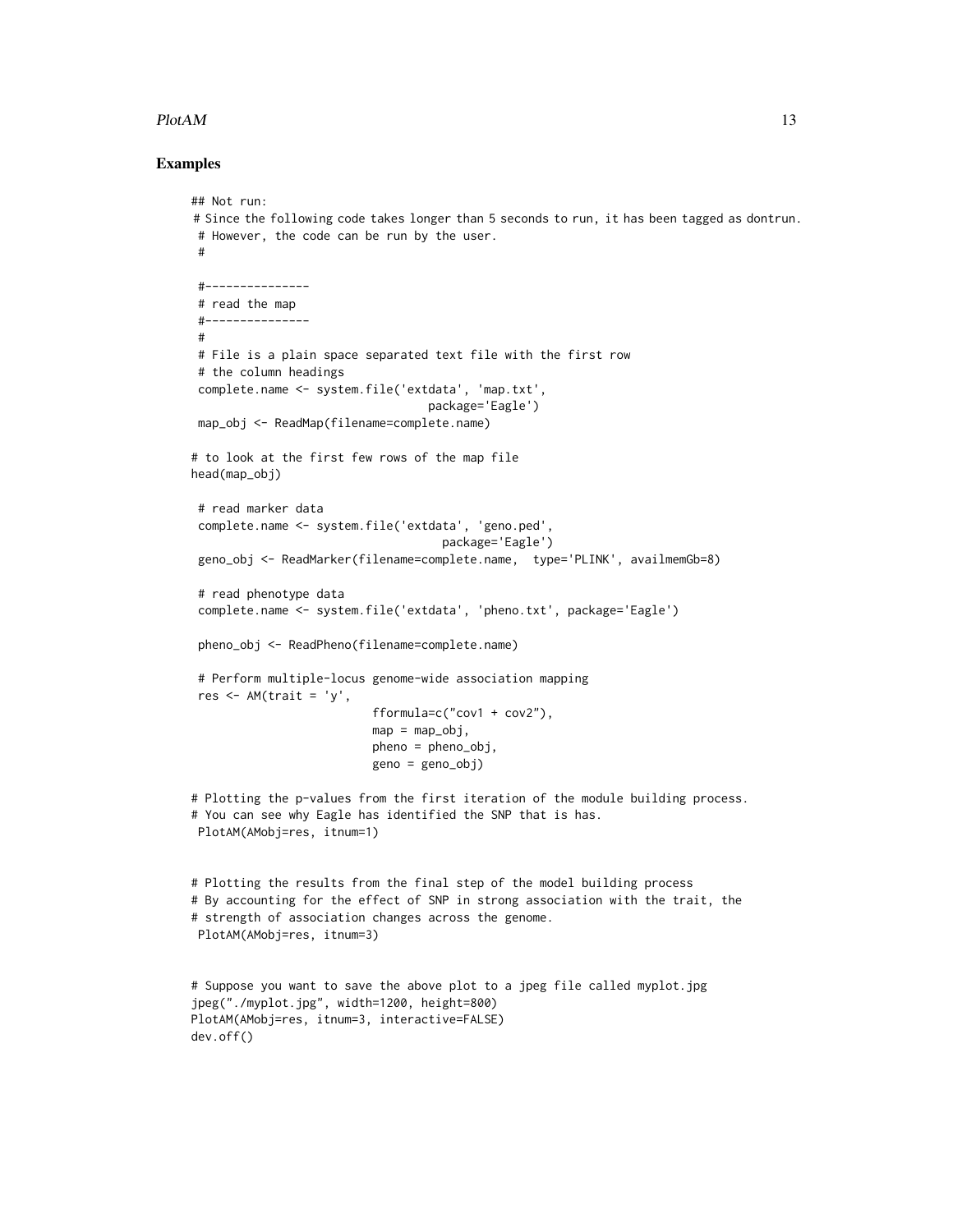<span id="page-13-0"></span>## End(Not run)

<span id="page-13-1"></span>ReadMap *Read map file*

## Description

Read in the marker map data.

#### Usage

 $ReadMap(filename = NULL, header = TRUE, ...)$ 

## Arguments

| filename | contains the name of the map file. The file name needs to be in quotes. If the<br>file is not in the working directory, then the full path to the file is required. |
|----------|---------------------------------------------------------------------------------------------------------------------------------------------------------------------|
| header   | a logical value. When TRUE, the first row of the file contains the column head-<br>ings.                                                                            |
| .        | arguments to be passed to read, table such as skip, sep. See read, table so the<br>list of arguments.                                                               |

## Details

Association mapping, unlike classical linkage mapping, does not require a map to find marker-trait associations. So, reading in a map file is optional. If a map file is supplied, then the marker names from this file are used when reporting the findings from [AM](#page-2-1). If a map file is not supplied, then generic names M1, M2, ..., are assigned to the marker loci where the number refers to the column number in the marker file.

A space separated text file with column headings is assumed as the default input. The map file can have three or four columns. If the map file has three columns, then it is assumed that the three columns are the marker locus names, the chromosome number, and the map position (in any units). If the map file has four columns as with a 'PLINK map file, then the columns are assumed to be the marker locus names, the chromosome number, the map position in centimorgans, and the map position in base pairs.

Missing values are allowed but not in the first column of the file (i.e. the marker labels are not allowed to be missing).

The order of the marker loci in this file is assumed to be the same order as the loci in the marker data file.

The first column of the map file is assumed to contain the marker names.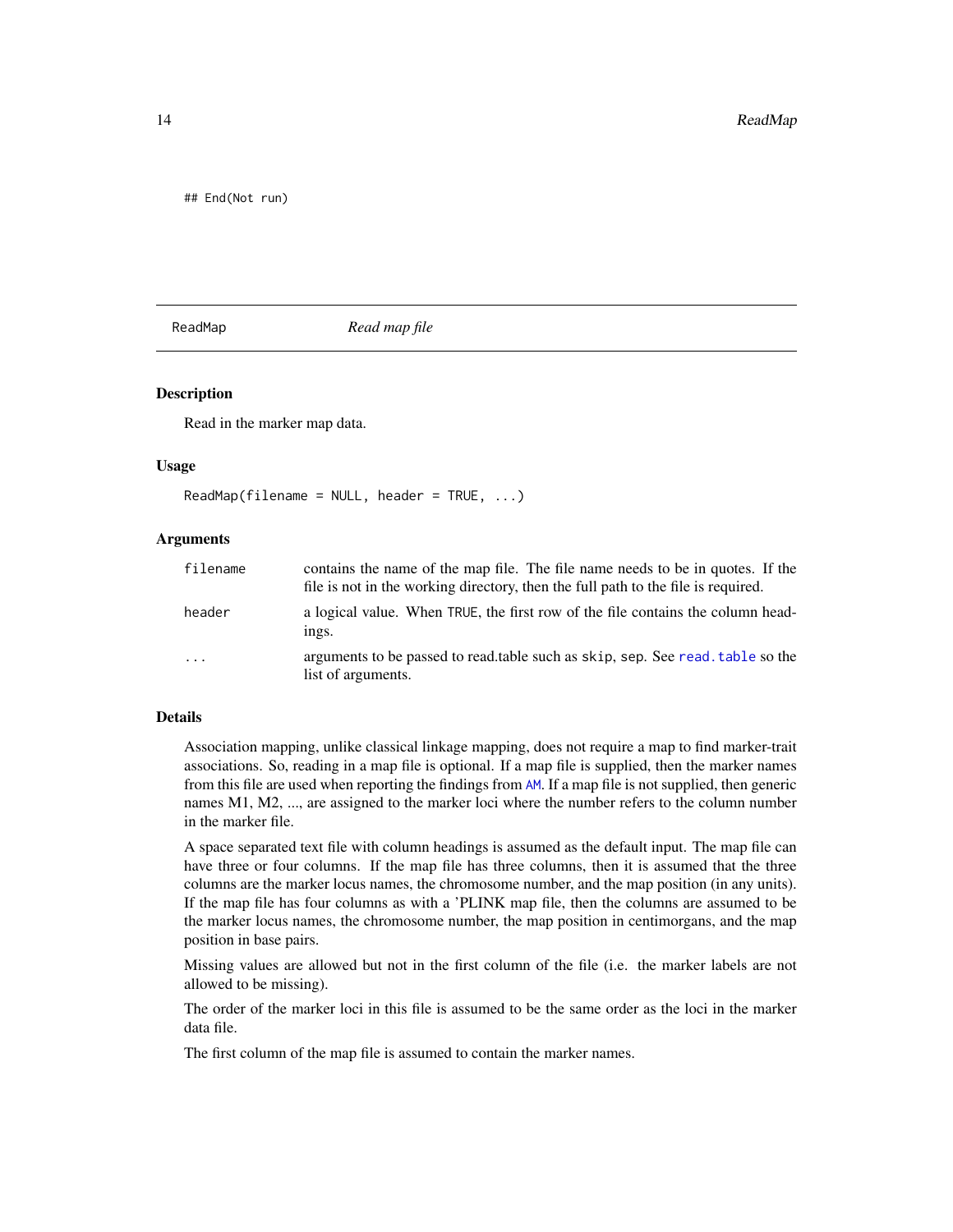## <span id="page-14-0"></span>ReadMarker 15

## Value

a data frame is returned of the map data.

## See Also

[ReadMarker](#page-14-1) and [ReadPheno](#page-18-1).

## Examples

# Read in example map data from ./extdata/ # find the full location of the map data complete.name <- system.file('extdata', 'map.txt', package='Eagle') # read in map data map\_obj <- ReadMap(filename=complete.name) # look at first few rows of the map file head(map\_obj)

<span id="page-14-1"></span>ReadMarker *Read marker data.*

## Description

A function for reading in different types of snp marker data.

## Usage

```
ReadMarker(filename = NULL, type = "text", missing = NULL, AA = NULL,
 AB = NULL, BB = NULL, availmemGb = 16, quiet = TRUE)
```
## Arguments

| filename | contains the name of the marker file. The file name needs to be in quotes. If the<br>file is not in the working directory, then the full path to the file is required.                                                                                                         |
|----------|--------------------------------------------------------------------------------------------------------------------------------------------------------------------------------------------------------------------------------------------------------------------------------|
| type     | specify the type of file. Choices are 'text' (the default), PLINK, and vcf.                                                                                                                                                                                                    |
| missing  | the number or character for a missing genotype in the text file. There is no need<br>to specify this for a vcf or PLINK ped file. Missing allele values in a vcf file are<br>coded as "." and missing allele values in a PLINK file must be coded as '0' or<br>$\cdot$ $\cdot$ |
| AA       | the character or number corresponding to the 'AA' snp genotype in the marker<br>genotype file. This need only be specified if the file type is 'text'. If a character<br>then it must be in quotes.                                                                            |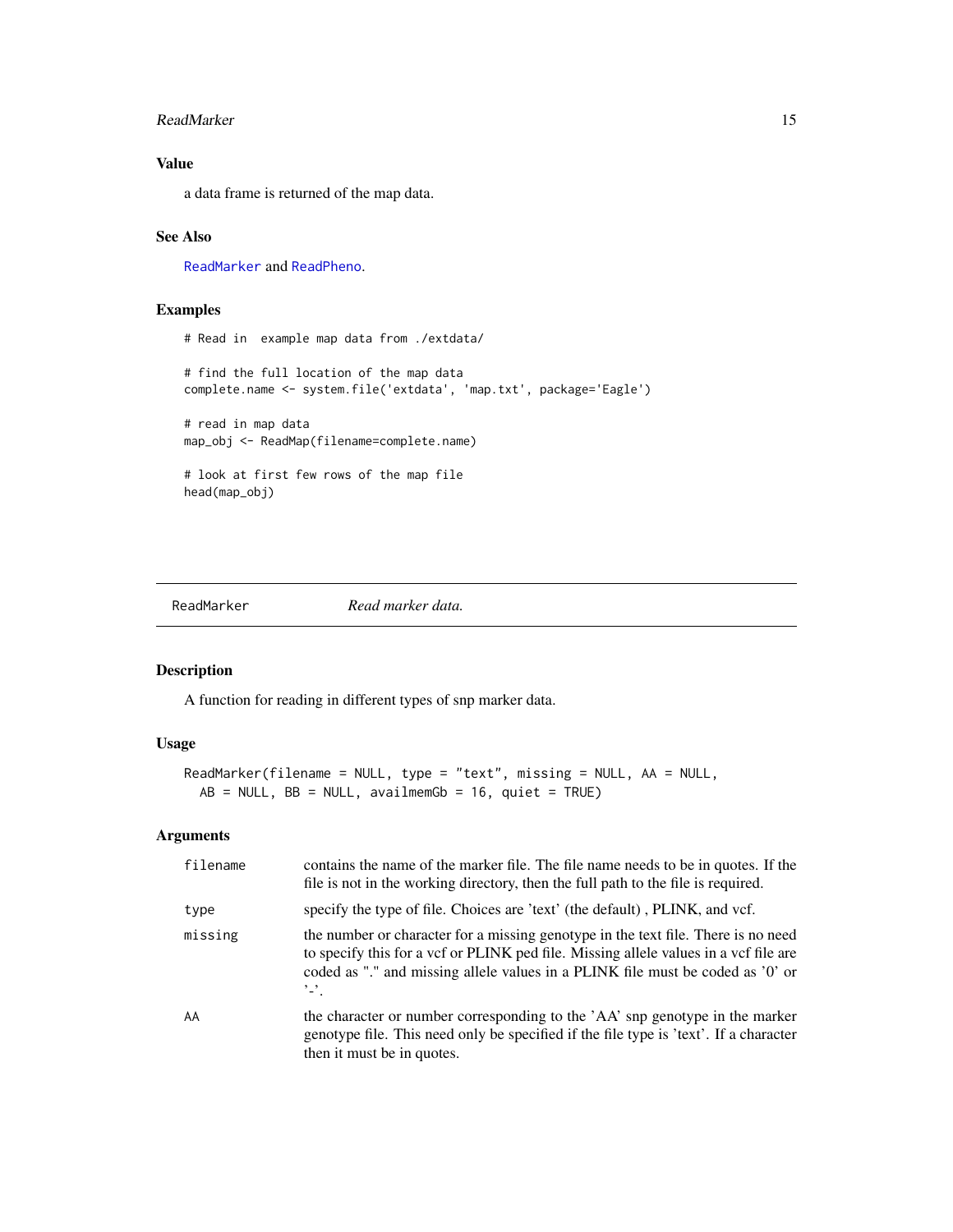| AB         | the character or number corresponding to the 'AB' snp genotype in the marker<br>genotype file. This need only be specified if the file type is 'text'. This can<br>be left unspecified if there are no heterozygous genotypes (i.e. the individuals<br>are inbred). Only a single heterozygous genotype is allowed ('Eagle' does not<br>distinguish between 'AB' and 'BA'). If specified and a character, it must be in<br>quotes. |
|------------|------------------------------------------------------------------------------------------------------------------------------------------------------------------------------------------------------------------------------------------------------------------------------------------------------------------------------------------------------------------------------------------------------------------------------------|
| <b>BB</b>  | the character or number corresponding to the 'BB' snp genotype in the marker<br>genotype file. This need only be specified if the file type is 'text'. If a character,<br>then it must be in quotes.                                                                                                                                                                                                                               |
| availmemGb | a numeric value. It specifies the amount of available memory (in Gigabytes).<br>This should be set to be as large as possible for best performance.                                                                                                                                                                                                                                                                                |
| quiet      | a logical value. If set to TRUE, additional runtime output is printed.                                                                                                                                                                                                                                                                                                                                                             |

## Details

ReadMarker can handle three different types of marker data; namely, genotype data in a plain text file, PLINK ped files, and vcf files.

Reading in a plain text file containing the marker genotypes: To load a text file that contains snp genotypes, run ReadMarker with filename set to the name of the file, and AA, AB, BB set to the corresponding genotype values. The genotype values in the text file can be numeric, character, or a mix of both.

We make the following assumptions

- The text file does not contain row or column headings
- The file is allowed to contain missing genotypes that have been coded according to missing
- Individuals are diploid
- The rows of the text file are the individuals and the columns are the marker loci
- The file is space separated
- The mapping of the observed genotypes in the marker file to AA, AB, and BB, remains the same for all loci
- Individuals are outbred when AA, AB, and BB are specified and inbred when only AA, and BB are specified
- For a text file, the same alphanumeric value is used for all missing marker genotypes. For a PLINK ped file, the missing allele is allowed to be '0' or '-'.

For example, suppose we have a space separated text file with marker genotype data collected from five snp loci on three individuals where the snp genotype AA has been coded 0, the snp genotype AB has been coded 1, the snp genotype BB has been coded 2, and missing genotypes are coded as 99

| 0              | $\perp$      | 2            | 0       | 2        |
|----------------|--------------|--------------|---------|----------|
| $\overline{1}$ | $\mathbf{I}$ | $\theta$     | 2       | $\Omega$ |
| 2              | 2            | $\mathbf{I}$ | $\perp$ | 99       |

The file is called geno.txt and is located in the directory /my/dir/.

To load these data, we would use the command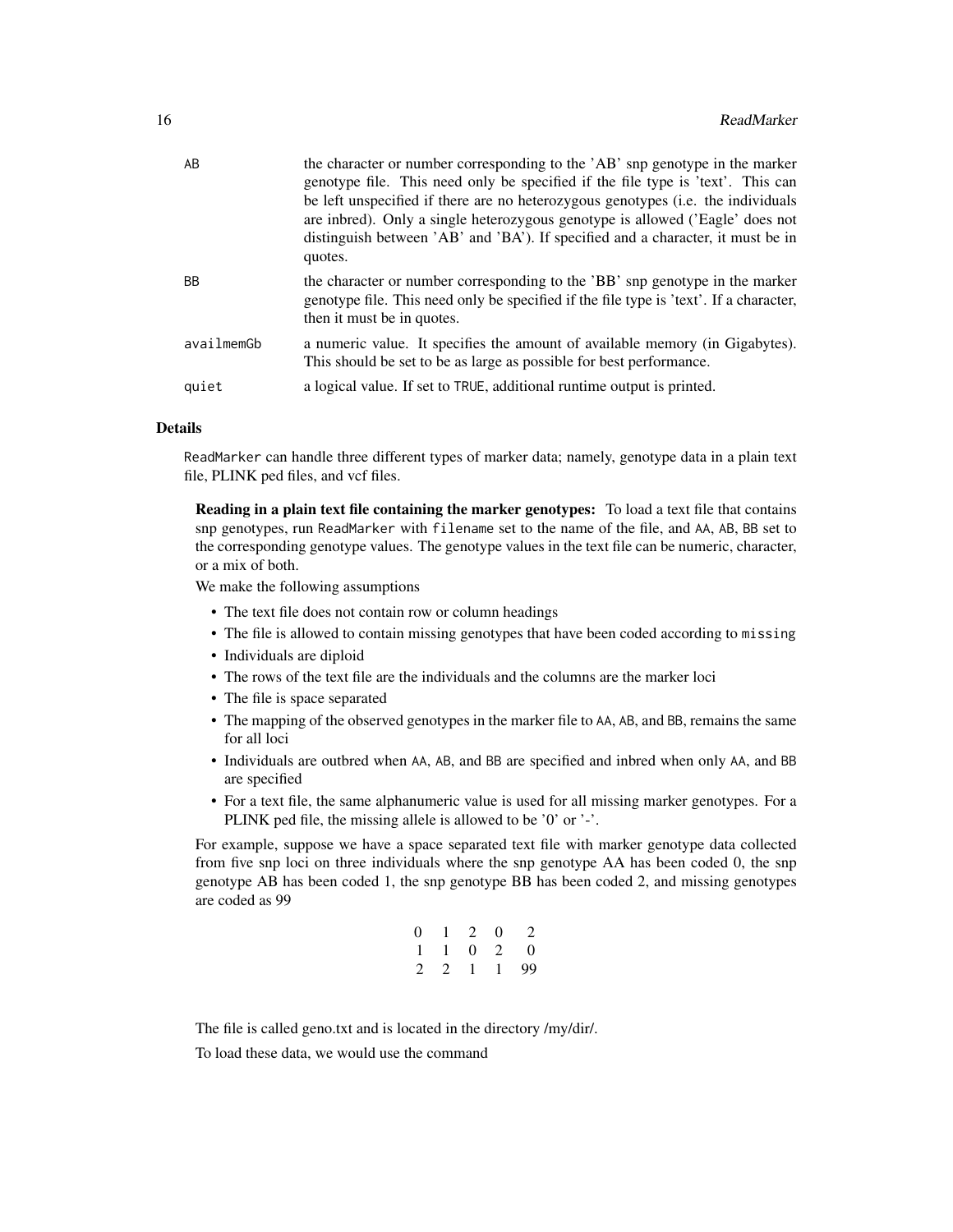## <span id="page-16-0"></span>ReadMarker 17

geno\_obj <- ReadMarker(filename='/my/dir/geno.txt', AA=0, AB=1, BB=2, type='text', missing=99)

where the results from running the function are placed in geno\_obj.

As another example, suppose we have a space separated text file with marker genotype data collected from five snp loci on three individuals where the snp genotype AA has been coded a/a, the snp genotype AB has been coded a/b, and the snp genotype BB has been coded b/b

> a/a a/b b/b a/a b/b a/b a/b a/a b/b a/a b/b b/b a/b a/b NA

The file is called geno.txt and is located in the same directory from which R is being run (i.e. the working directory).

To load these data, we would use the command

geno\_obj <- ReadMarker(filename='geno.txt', AA='a/a', AB='a/b', BB='b/b', type='text', missing = 'NA')

where the results from running the function are placed in geno\_obj.

Reading in a PLINK ped file: PLINK is a well known toolkit for the analysis of genome-wide association data. See <https://www.cog-genomics.org/plink2> for details.

Full details of PLINK ped files can be found [https://www.cog-genomics.org/plink/1.9/](https://www.cog-genomics.org/plink/1.9/formats#ped) [formats#ped](https://www.cog-genomics.org/plink/1.9/formats#ped). Briefly, the PED file is a space delimited file (tabs are not allowed): the first six columns are mandatory:

> Family ID Individual ID Paternal ID Maternal ID Sex (1=male; 2=female; other=unknown) Phenotype

Here, these columns can be any values since ReadMarker ignores these columns.

Genotypes (column 7 onwards) can be any character (e.g. 1,2,3,4 or A,C,G,T or anything else) except 0 which is, by default, the missing genotype character. All markers should be biallelic. All snps must have two alleles specified. Missing alleles (i.e 0 or -) are allowed. No column headings should be given.

As an example, suppose we have data on three individuals genotyped for four snp loci

| FAM001 101 0 0 1 0 A G C C G A A       |  |  |  |  |  |  |  |
|----------------------------------------|--|--|--|--|--|--|--|
| FAM001 201 0 0 2 0 A A C T G G T A     |  |  |  |  |  |  |  |
| FAM001 300 101 201 2 0 G A T T C G A T |  |  |  |  |  |  |  |

Then to load these data, we would use the command

geno\_obj <- ReadMarker(filename='PLINK.ped', type='PLINK')

where geno<sub>rr</sub>obj is used by [AM](#page-2-1), and the file PLINK.ped is located in the working directory (i.e. the directory from which R is being run).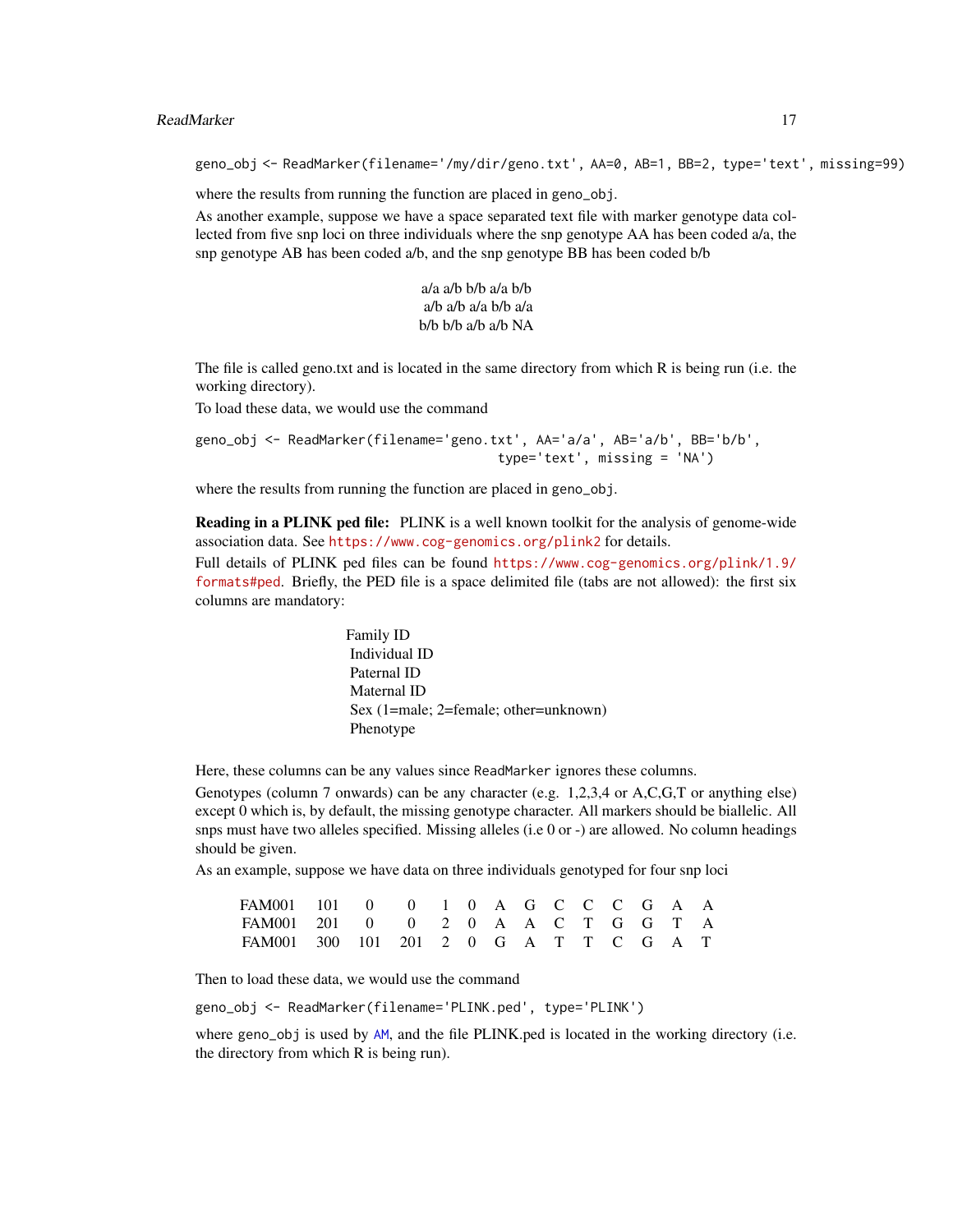Reading in a vcf file: VCF is a tab separated text file containing meta-information lines, a header line, and data lines. The data lines contain information about a position in the genome.

It is assumed that genotype information has been recorded on samples for each position.

Loci with more than two alleles will be removed automatically.

Eagle will only accept a single (uncompressed) vcf file. If chromosomal information has been recorded in separate vcf files, these files need to be merged into a single vcf file. This can be done by using the BCFtools utility set with command line "bcftools concat".

#### Value

To allow Eagle to handle data larger than the memory capacity of a machine, ReadMarker doesn't load the marker data into memory. Instead, it writes a reformatted version of the marker data, and its transpose, to the harddrive. These two files are only temporary, being removed at the end of the R session. The object returned by ReadMarker is a list object with the elements tmpM , tmpMt, and dim\_of\_M which is the full file name (name and path) of the reformatted file for the marker data, the full file name of the reformatted file for the transpose of the marker data, and a 2 element vector with the first element the number of individuals and the second element the number of marker loci.

## Examples

#--------------------------------

```
# Example 1
#-------------------------------
#
# Read in the genotype data contained in the text file geno.txt
#
# The function system.file() gives the full file name (name + full path).
complete.name <- system.file('extdata', 'geno.txt', package='Eagle')
#
# The full path and name of the file is
print(complete.name)
# Here, 0 values are being treated as genotype AA,
# 1 values are being treated as genotype AB,
# and 2 values are being treated as genotype BB.
# 4 gigabytes of memory has been specified.
# The file is space separated with the rows the individuals
# and the columns the snp loci.
geno_obj <- ReadMarker(filename=complete.name, type='text', AA=0, AB=1, BB=2, availmemGb=4)
# view list contents of geno_obj
print(geno_obj)
#--------------------------------
# Example 2
#-------------------------------
#
# Read in the allelic data contained in the PLINK ped file geno.ped
#
# The function system.file() gives the full file name (name + full path).
complete.name <- system.file('extdata', 'geno.ped', package='Eagle')
```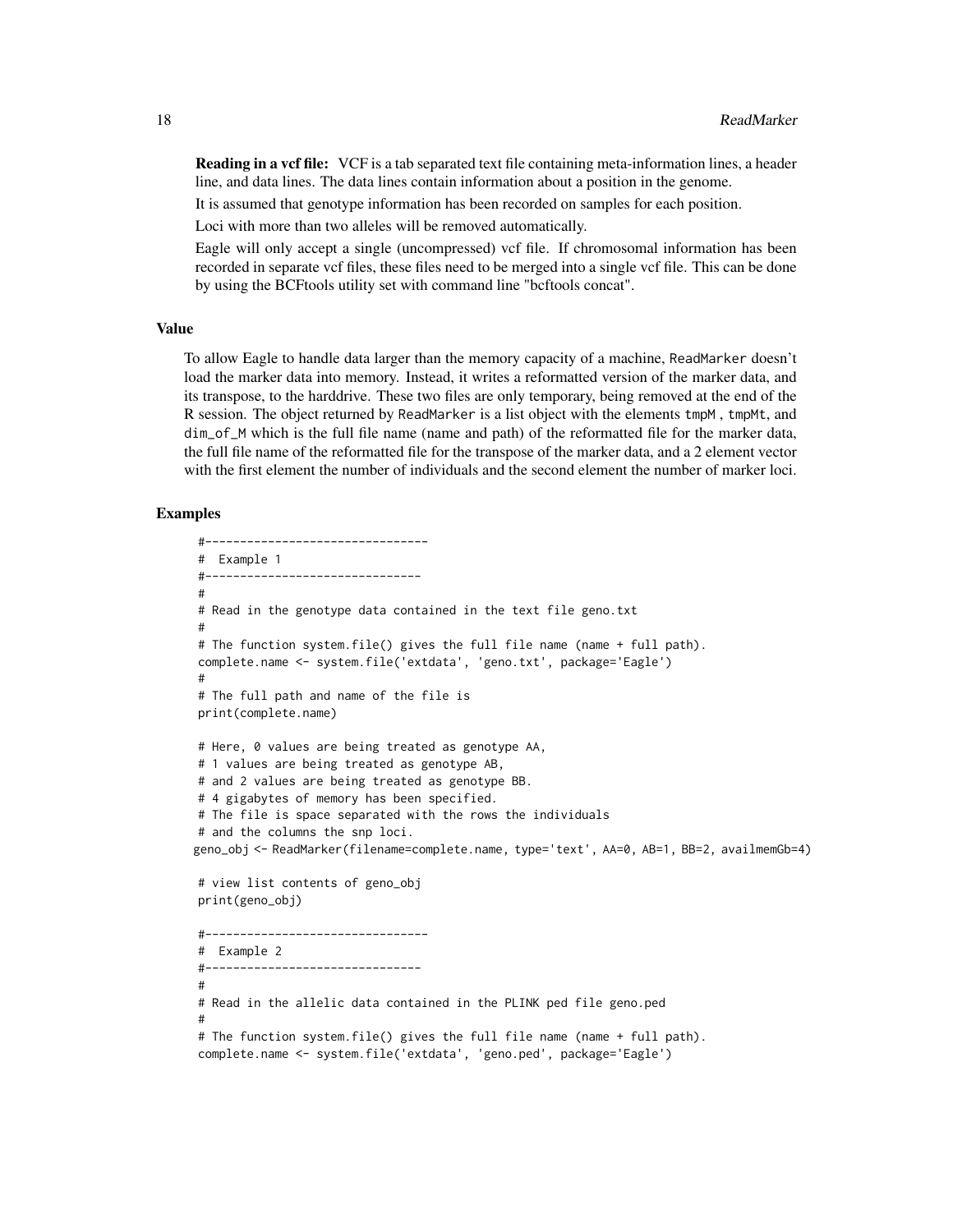```
#
# The full path and name of the file is
print(complete.name)
# Here, the first 6 columns are being ignored and the allelic
# information in columns 7 - 10002 is being converted into a reformatted file.
# 4 gigabytes of memory has been specified.
# The file is space separated with the rows the individuals
# and the columns the snp loci.
geno_obj <- ReadMarker(filename=complete.name, type='PLINK', availmemGb=4)
# view list contents of geno_obj
print(geno_obj)
#--------------------------------
# Example 3
#-------------------------------
#
#
# Read in the genotype data contained in the vcf file geno.vcf
#
# The function system.file() gives the full file name (name + full path).
complete.name <- system.file('extdata', 'geno.vcf', package='Eagle')
#
# The full path and name of the file is
print(complete.name)
# The file contains 5 marker loci recorded on 3 individuals
# Two of the loci contain multiple alleles and are removed.
# A summary of the file is printed once the file has been read.
geno_obj <- ReadMarker(filename=complete.name, type="vcf", availmemGb=4)
# view list contents of geno_obj
print(geno_obj)
```
<span id="page-18-1"></span>

ReadPheno *Read phenotype file*

## **Description**

Read in the phenotype data.

#### Usage

```
ReadPheno(filename = NULL, header = TRUE, csv = FALSE, missing = "NA",
  ...)
```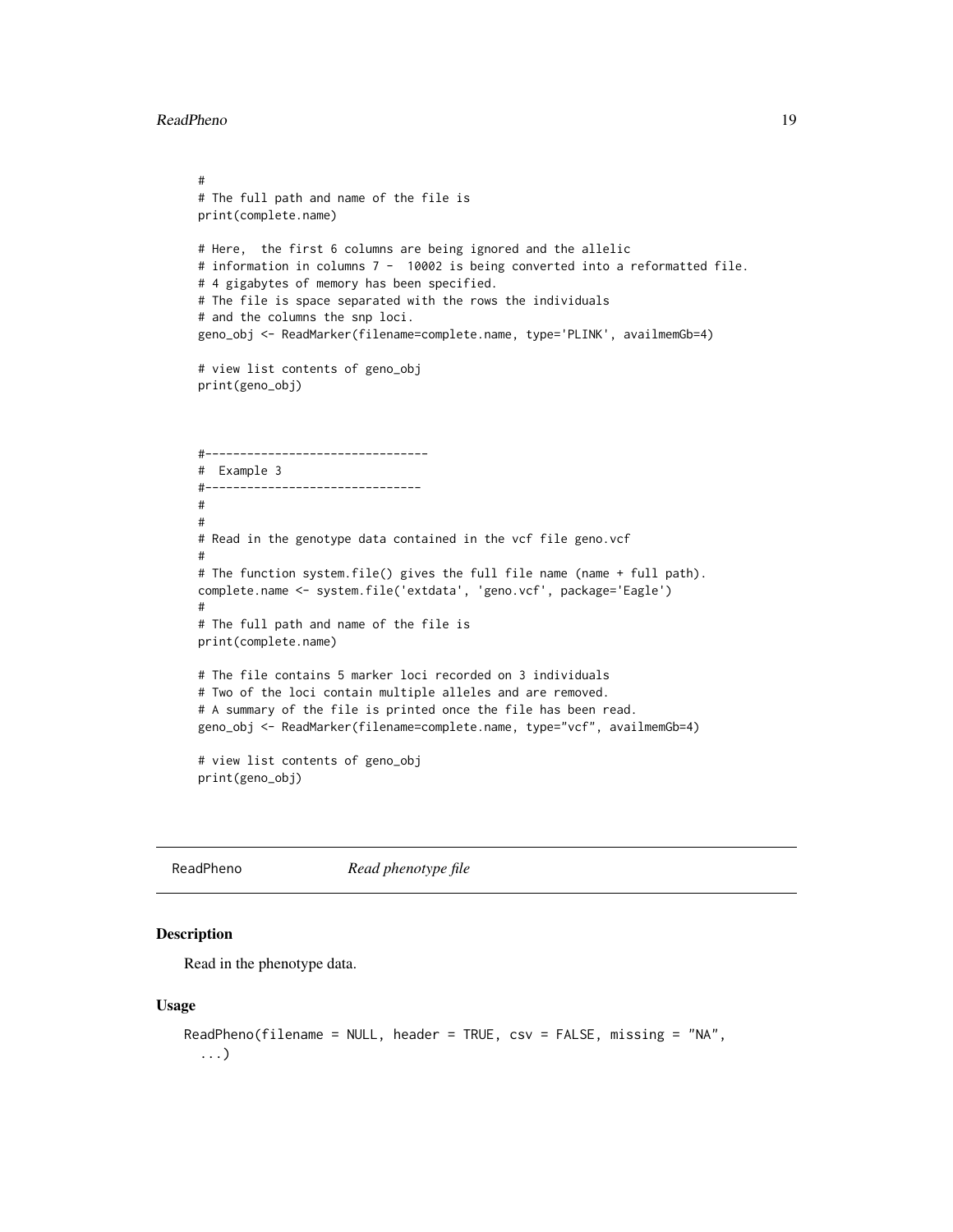## <span id="page-19-0"></span>Arguments

| filename | contains the name of the phenotype file. The file name needs to be in quotes. If<br>the file is not in the working directory, then the full path to the file is required. |
|----------|---------------------------------------------------------------------------------------------------------------------------------------------------------------------------|
| header   | a logical value. When TRUE, the first row of the file contains the names of the<br>columns. Default is TRUE.                                                              |
| CSV      | a logical value. When TRUE, a csv file format is assumed. When FALSE, a space<br>separated format is assumed. Default is FALSE.                                           |
| missing  | the number or character for a missing phenotype value.                                                                                                                    |
| $\cdot$  | arguments to be passed to read, table such as skip, sep. See read, table so the<br>list of arguments.                                                                     |

## Details

ReadPheno reads in the phenotype data which are data measured on traits and any fixed effects (or predictors/features/explanatory variables). A space separated plain text file is assumed. Each row in this file corresponds to an individual. The number of rows in the phenotype file must be the same as the number of rows in the marker data file. Also, the ordering of the individuals must be the same in the two files. A space separated file with column headings is the default but can be changed with the header and csv options.

The phenotype file may contain multiple traits and fixed effects variables.

Missing values are allowed. Eagle is told which value should be treated as missing by setting the missing parameter to the value.

For example, suppose we have three individuals for which we have collected data on two quantitative traits (y1 and y2), and four explanatory variables (age, weight, height, and sex). The data looks like

| v1     | v2       |    | age weight height sex |       |           |
|--------|----------|----|-----------------------|-------|-----------|
| 112.02 | $-3.123$ | 26 | 75                    | 168.5 | M         |
| 156.44 | 1.2.     | 45 | 102                   | NA.   | <b>NA</b> |
| 10.3   | NA       | 28 | 98                    | 189.4 | - F       |

where the first row has the column headings and the next three rows contain the observed data on three individuals.

To load these data, we would use the command

pheno\_obj <- ReadPheno(filename='pheno.dat', missing='NA')

where pheno.dat is the name of the phenotype file, and pheno\_obj is the R object that contains the results from reading in the phenotype data. The file is located in the working directory so there is no need to specify the full path, just the file name is suffice.

## Dealing with missing trait data:

AM deals automatically with individuals with missing trait data. These individuals are removed from the analysis and a warning message is generated.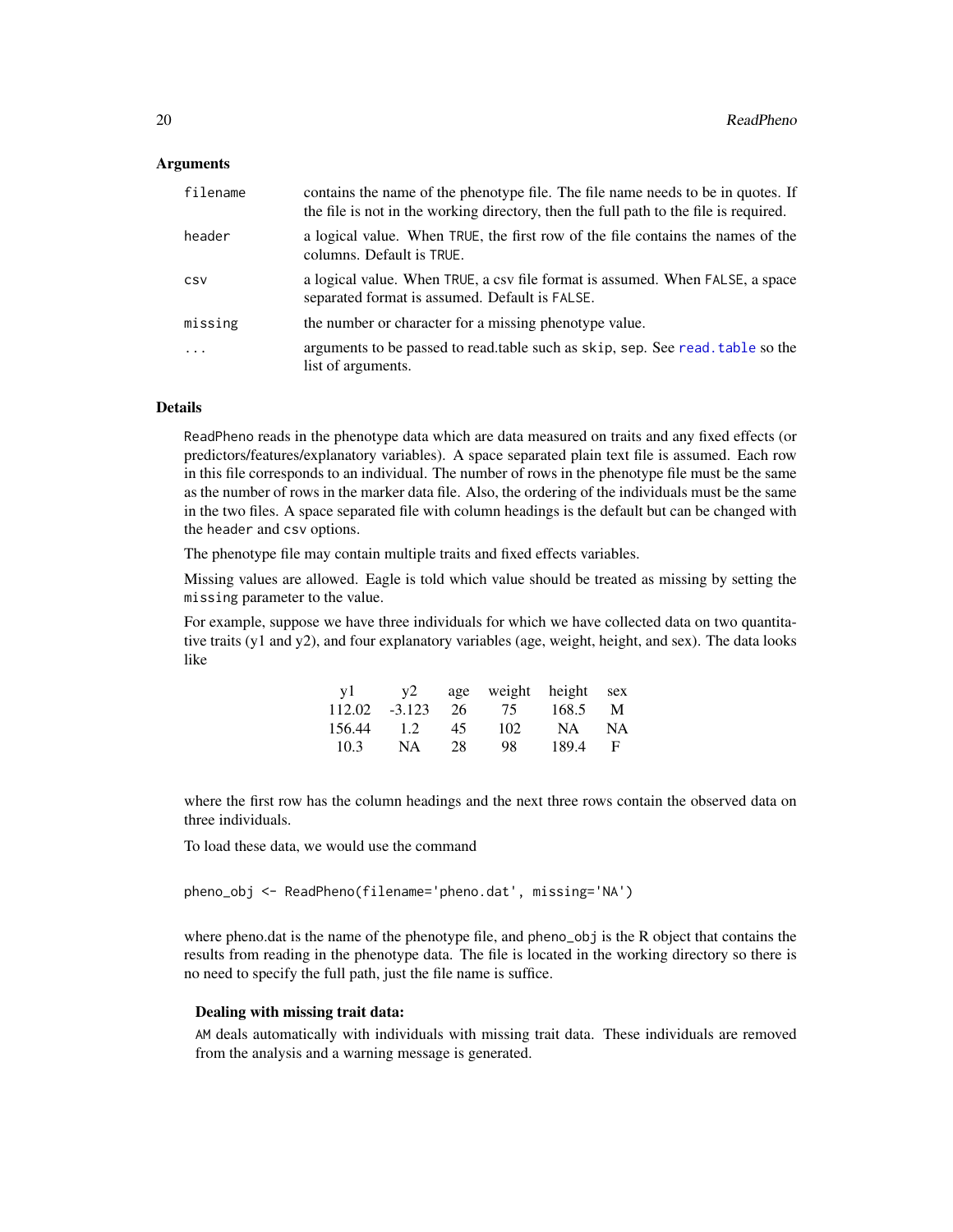## <span id="page-20-0"></span>ReadZmat 21

## Dealing with missing fixed effects values:

AM deals automatically with individuals with missing fixed effects values. These individuals are removed from the analysis and a warning message is generated

## Value

a data frame is returned of the phenotype data. If header is true, the names of the columns will be as specified by the first row of the phenotype file. If header is FALSE, generic names are supplied by R in the form of V1, V2, etc. If no column headings are given, these generic names will need to be used in the trait and fformula parameters in [AM](#page-2-1). You can print out the column names of the data frame by using

names(pheno\_obj)

The column names are also printed along with other summary information when ReadPheno is run.

## See Also

[ReadMarker](#page-14-1) for reading in marker data, [AM](#page-2-1) for performing association mapping.

#### Examples

```
# Read in phenotype data from ./extdata/
# find the full location of the phenotype data
complete.name <- system.file('extdata', 'pheno.txt', package='Eagle')
pheno_obj <- ReadPheno(filename=complete.name)
## print a couple of lines of the data file
head(pheno_obj)
```
ReadZmat *Read Z matrix*

## Description

Read in the Z matrix that assigns groups/strains/lines to their trait measurements.

## Usage

```
ReadZmat(filename = NULL)
```
#### Arguments

filename contains the name of the Z matrix file. The file name needs to be in quotes. If the file is not in the working directory, then the full path to the file is required.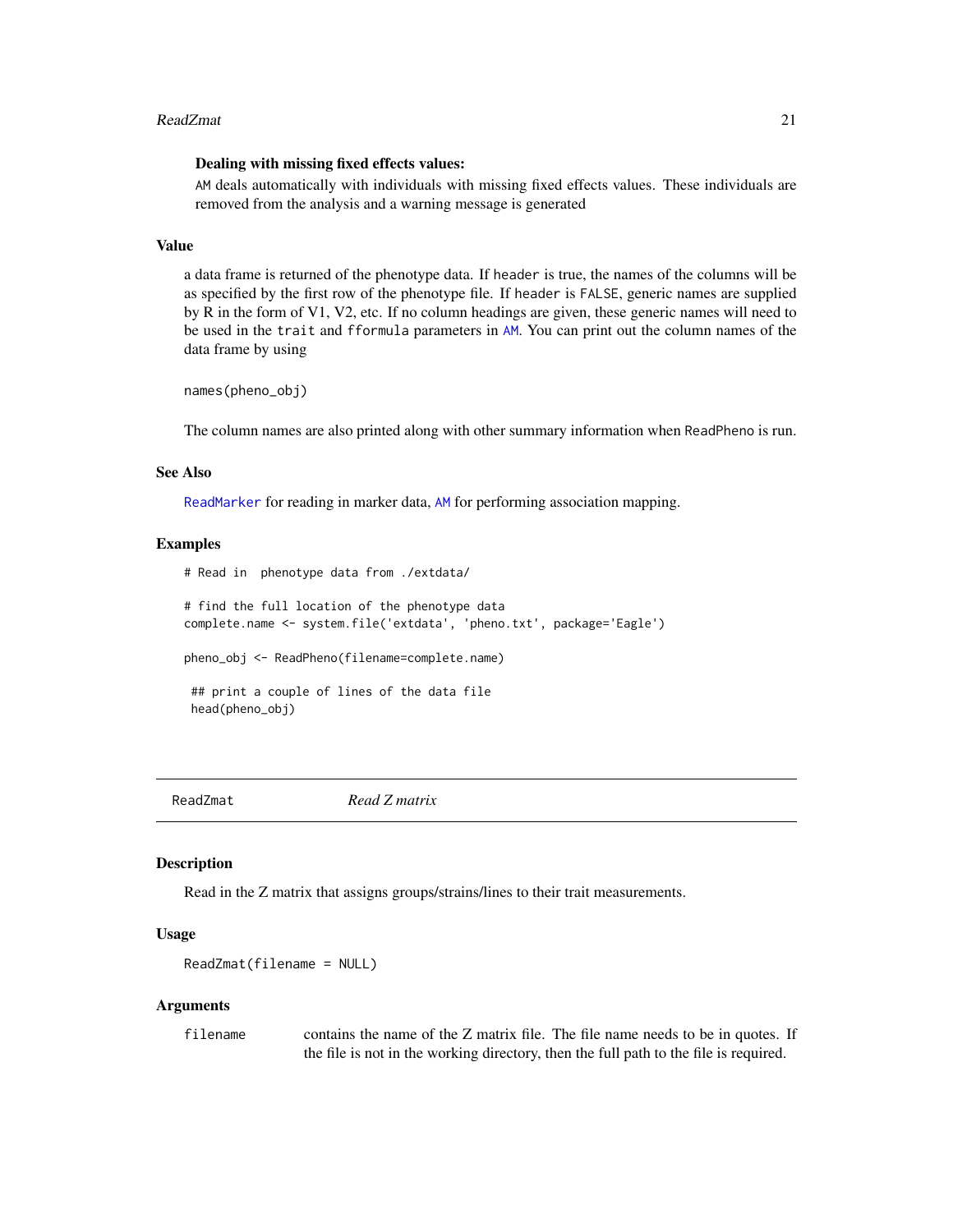## <span id="page-21-0"></span>Details

The underlying linear mixed model is of the form

$$
Y = X\beta + Zu_g + e
$$

where Z is a (n x  $n_g$ ) matrix that contains ones and zeros, n is the number of trait measurements, and  $n_q$  is the number of groups/strains/lines. If n and  $n_q$  are the same, then there is no need to specify Z. However, if a group/strain/line has multiple trait measurements (i.e.  $n > n_q$ ) then the Z matrix is needed to tell Eagle which trait measurements belong to which groups/strains/lines.

A space separated text file is assumed. Each row of the matrix contains multiple zeroes but only a single one. The file cannot contain column or row headings. The file also cannot contain a row of only zeroes. Here, n must be larger than  $n<sub>q</sub>$  otherwise an error will be issued.

#### Value

a data matrix is returned of the Z matrix.

## See Also

[ReadMarker](#page-14-1) and [ReadPheno](#page-18-1).

#### Examples

```
# Read in example Z matrix from ./extdata/
# find the full location of the Z matrix data
complete.name <- system.file('extdata', 'Z.txt', package='Eagle')
# read in Z matrix data
Z_obj <- ReadZmat(filename=complete.name)
# look at first few rows of the Z matrix file
```
head(Z\_obj)

<span id="page-21-1"></span>SummaryAM *Summary of multiple locus association mapping results*

## Description

A summary function that provides additional information on the significant marker-trait associations found by [AM](#page-2-1)

## Usage

SummaryAM(AMobj = NULL)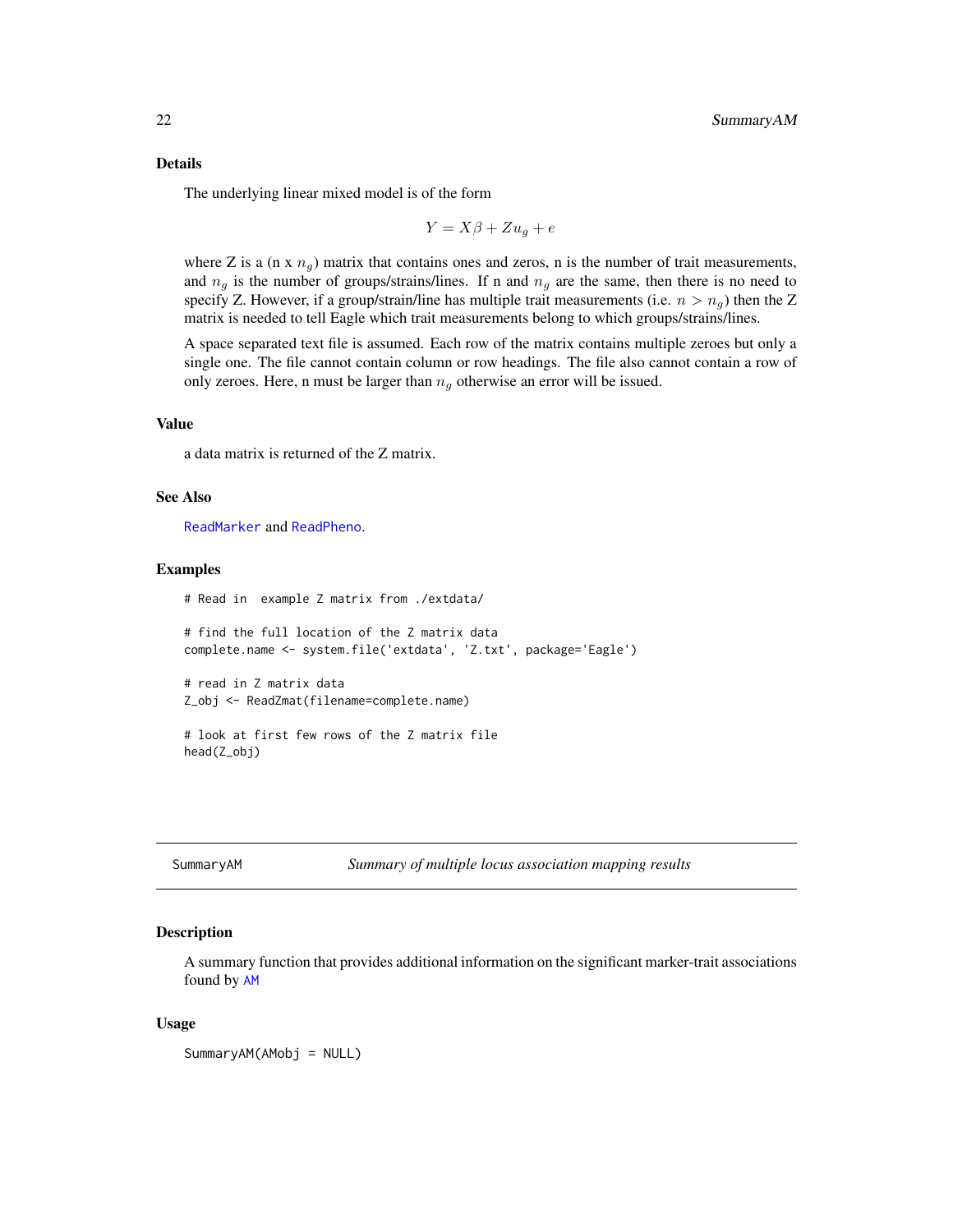## <span id="page-22-0"></span>Summary AM 23

## Arguments

[AM](#page-2-1)obj the (list) object obtained from running AM.

## Details

SummaryAM produces three tables, an overall summary table, a table of the SNP names and positions, and a table of results with the p-value for each fixed effect in the final model.

#### See Also

[AM](#page-2-1)

## Examples

```
## Not run:
# Since the following code takes longer than 5 seconds to run, it has been tagged as dontrun.
# However, the code can be run by the user.
#
#---------------
# read the map
#---------------
#
# File is a plain space separated text file with the first row
# the column headings
complete.name <- system.file('extdata', 'map.txt',
                                  package='Eagle')
map_obj <- ReadMap(filename=complete.name)
# to look at the first few rows of the map file
head(map_obj)
#------------------
# read marker data
#------------------
# Reading in a PLINK ped file
# and setting the available memory on the machine for the reading of the data to 8 gigabytes
complete.name <- system.file('extdata', 'geno.ped',
                                    package='Eagle')
geno_obj <- ReadMarker(filename=complete.name, type='PLINK', availmemGb=8)
 #----------------------
# read phenotype data
#-----------------------
# Read in a plain text file with data on a single trait and two fixed effects
# The first row of the text file contains the column names y, cov1, and cov2.
complete.name <- system.file('extdata', 'pheno.txt', package='Eagle')
pheno_obj <- ReadPheno(filename=complete.name)
 #-------------------------------------------------------
```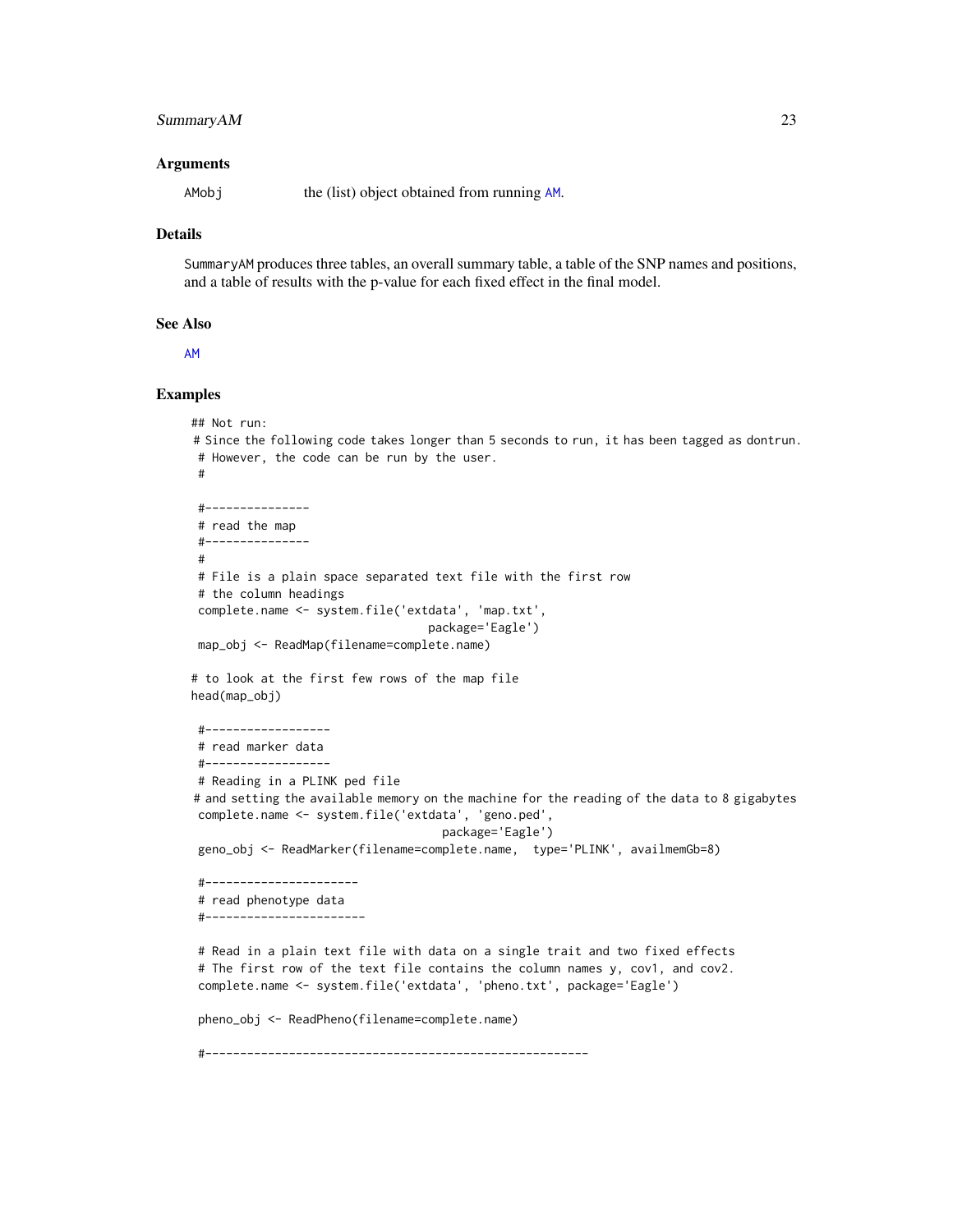# Perform multiple-locus genome-wide association mapping

```
#-------------------------------------------------------
res < -AM(traini = 'y',fformula=c("cov1 + cov2"),
                         map = map\_obj,pheno = pheno_obj,
                         geno = geno_obj)
#-----------------------------------------
```
# Produce additional summary information

#------------------------------------------

SummaryAM(AMobj=res)

## End(Not run)